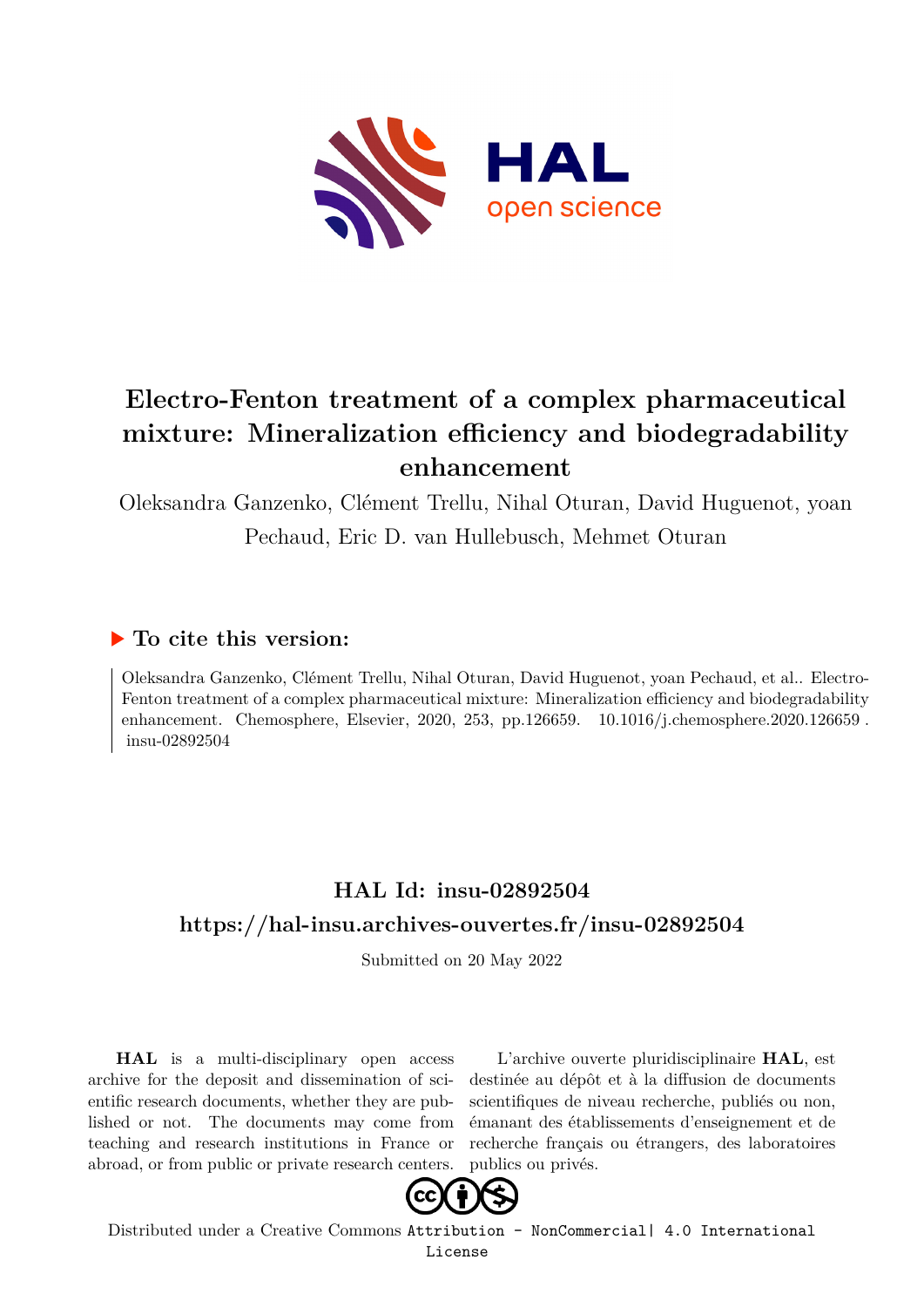Version of Record:<https://www.sciencedirect.com/science/article/pii/S0045653520308523> Manuscript\_2d928d4587ea1aa83c758526711e5f0c

# **Electro-Fenton treatment of a complex pharmaceutical mixture: Mineralization efficiency and biodegradability enhancement**

Oleksandra Ganzenko<sup>a</sup>, Clément Trellu<sup>a</sup>, Nihal Oturan<sup>a</sup>, David Huguenot<sup>a</sup>, Yoan Péchaud<sup>a</sup>, Eric D. van Hullebusch<sup>b</sup>, Mehmet A. Oturan<sup>a,\*</sup>

<sup>a</sup> Université Paris-Est, Laboratoire Géomatériaux et Environnement, EA 4508, UPEM, 77454 Marnela-Vallée, France

<sup>b</sup> Univ Paris, Inst Phys Globe Paris, CNRS, F-75005 Paris, France

\*Corresponding author:

**Email:** Mehmet.Oturan@univ-paris-est.fr (Mehmet A. Oturan)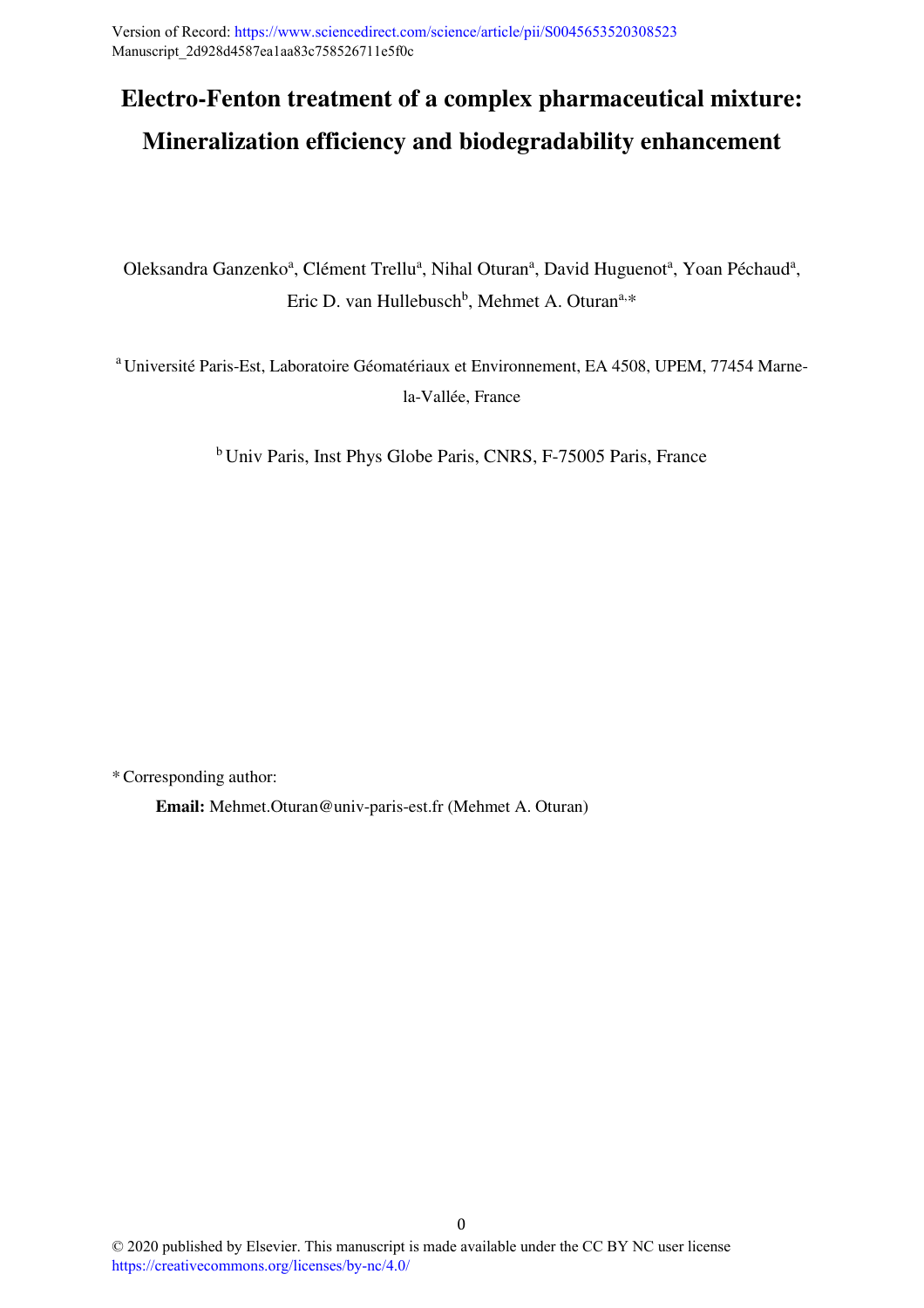#### **Abstract**

Combination of the electro-Fenton process with a post-biological treatment could represent a cost-effective solution for application of electrochemical advanced oxidation processes. The objective of this study was to assess this treatment strategy to assess a complex 5 pharmaceutical mixture. First, main operating parameters ( $[Fe^{2+}]$  and current) of the electro-6 Fenton process were optimized. An optimal concentration of 0.2 mM of  $Fe^{2+}$  was obtained for mineralization of the pharmaceutical mixture. An optimal current of 400 mA was also obtained for degradation of caffeine and 5-fluorouracil alone. However, mineralization of the effluent was continuously improved when increasing the current owing to the promotion of mineralization of organic compounds at the BDD anode. Besides, energy efficiency was decreased at prolonged treatment time because of mass transport limitation. Interestingly, it was observed a strong biodegradability enhancement of the solution after short treatment times (<3 h) at 500 and 1000 mA, which can be related to the degradation of parent compounds into more biodegradable by-products. The need for an acclimation time of the biomass to the pre-treated effluent was also emphasized, most probably because of the formation of some toxic by-products as observed during acute toxicity tests. Therefore, a biological post-treatment could represent a cost-effective solution for the removal of biodegradable residual organic compounds as well as for the removal of nitrogen released 19 from mineralization of organic compounds under the form of  $NO<sub>3</sub>$  and  $NH<sub>4</sub>$ <sup>+</sup> during electro-Fenton pre-treatment.

**Keywords:** Electro-Fenton, Pharmaceutical pollutants, Degradation, Mineralization, Biodegradation, Toxicity

- 
-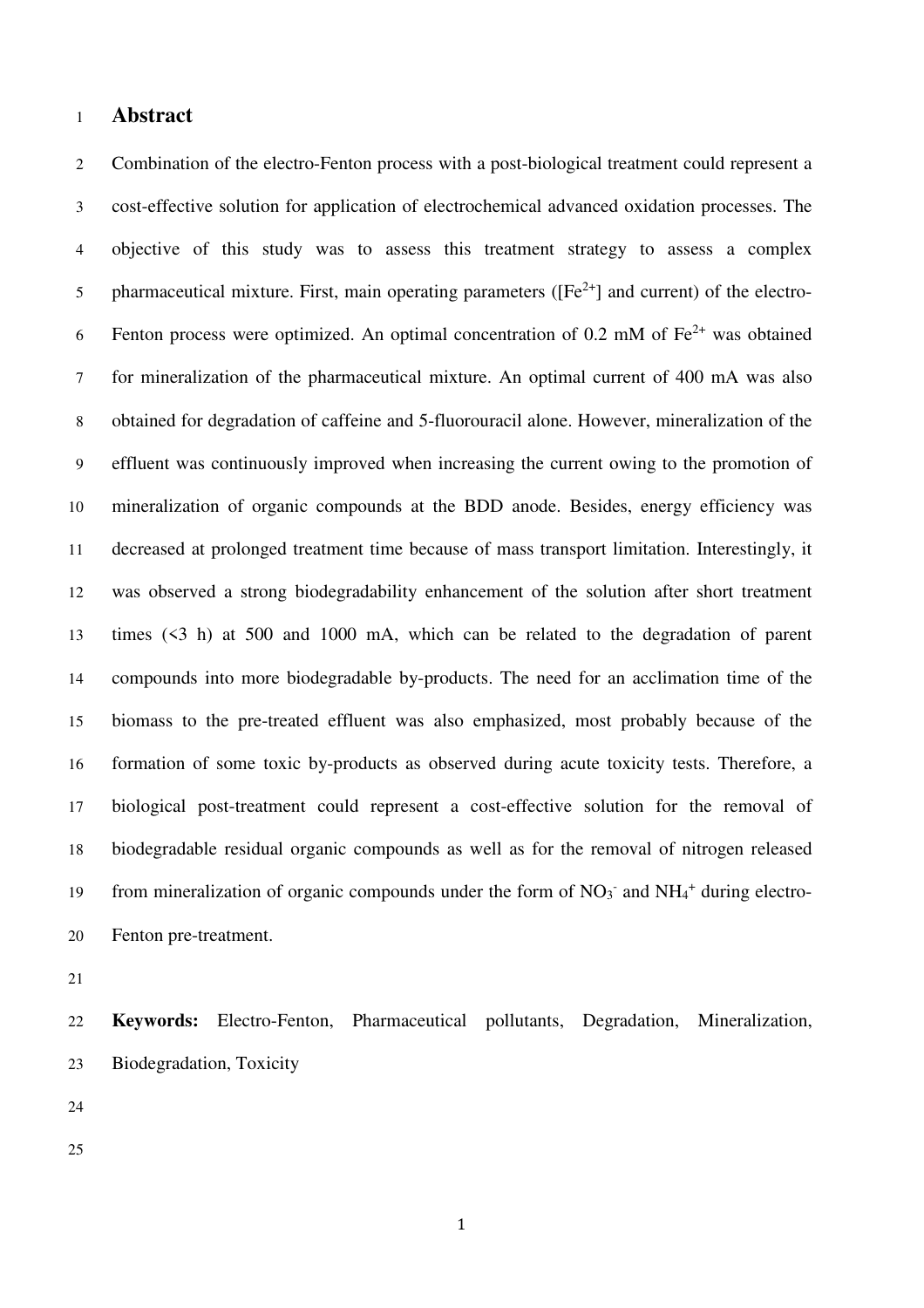### **1. Introduction**

Electro-Fenton process is an electrochemical advanced oxidation process (EAOP) with an elevated interest for the removal of recalcitrant organic compounds form wastewaters (Brillas et al., 2009; Oturan and Aaron, 2014; Martínez-Huitle et al., 2015). This process is based on 30 the well-known Fenton's reaction (Eq. (1)) for *in-situ* generation of hydroxyl radicals (OH). 31 Contrarily to the conventional Fenton process,  $Fe^{2+}$  is continuously regenerated at the cathode (Eq. (2)). It means that a catalytic amount of iron is initially added and steadily regenerated at the cathode throughout the treatment. Besides, aeration of the treated solution ensures continuous *in situ* production of H2O2 from reduction of dissolved oxygen at a suitable cathode material (Eq. (3)). Depending on the nature of both the anode material and inorganic 36 matrix, further oxidant species such as OH, SO<sub>4</sub><sup>-</sup>, active chlorines can be also generated at the anode (Panizza and Cerisola, 2009; Rodrigo et al., 2010; Martínez-Huitle et al., 2015; Salazar et al., 2017; Garcia-Segura et al., 2018, Nidheesh et al., 2019). Therefore, electro-Fenton process has demonstrated a great potential for degradation and mineralization of different types of pollutants, including dyes, pesticides, pharmaceuticals etc. (Sirés et al., 2007; Özcan et al., 2008; Oturan et al., 2013; Nidheesh et al., 2014; Brillas and Martínez-Huitle, 2015; Mousset et al., 2018).

$$
43
$$

43 
$$
Fe^{2+} + H_2O_2 \to Fe^{3+} + OH + OH
$$
 (1)

44 
$$
Fe^{3+} + e^{-} \rightarrow Fe^{2+}
$$
 (2)

$$
45 \tO_2 + 2H^+ + 2e^- \to H_2O_2 \t(3)
$$

Research on the degradation of single compounds by the electro-Fenton process is an important step to understand the underlying mechanisms (Oturan et al., 2000; Yang et al., 2020). Besides, there is also a need to assess the efficiency of the process on solutions containing a mixture of organic compounds as well as on real effluents. Thus, the goal of this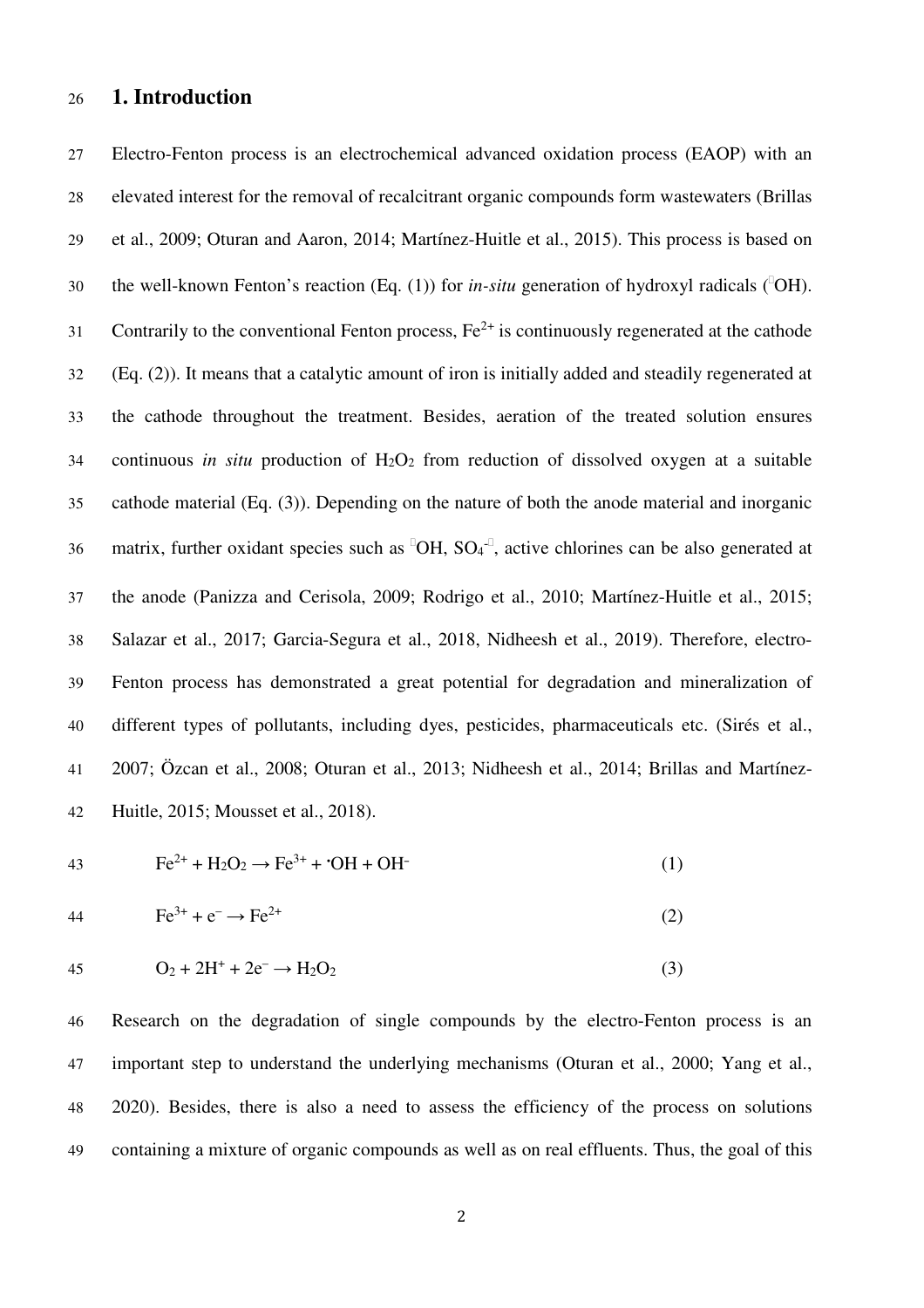study was to complement existing knowledge on electro-Fenton process by optimizing it for the treatment of a synthetic pharmaceutical mixture composed of 13 pharmaceuticals belonging to different therapeutic and pharmacological classes (Table SM-1). Each pharmaceutical selected was regarded as a representative of drugs with similar pharmaceutical action. The selection was made based on several publications that investigated the composition of hospital wastewater (Thomas et al., 2007; Kosma et al., 2010; Verlicchi et al., 2010, 2012; Escher et al., 2011; Sim et al., 2011). Among the multitude of identified compounds from these studies, a selection was done based on (i) the most frequently detected drugs with highest concentrations (Table SM-2) and, (ii) the risk or hazard they represent for humans and ecosystems (genotoxicity, antibiotic resistance in bacteria and various adverse effects on living organisms) (Martínez, 2008; Allen et al., 2010; Załęska-Radziwiłł et al., 2014; Dias et al., 2015; Diniz et al., 2015; Kovács et al., 2015; Zivna et al., 2015).

The objective of the electro-Fenton process detailed in this study is to provide an efficient 64 solution for the removal of pharmaceutical in the range of mg  $L^{-1}$  concentrations. Such concentrations can be observed in effluents from the pharmaceutical industry effluents where contamination mainly arises from washing and rinsing procedures of tanks. For example, 67 sulfonamide drugs were detected in an untreated drug waste at  $400 - 700$  mg L<sup>-1</sup> (Kumar Gupta et al., 2005). High concentration of pharmaceutical compounds can be also analyzed in nanofiltration and/or reverse osmosis concentrates (Urtiaga et al., 2013). Hospitals are also another source of uncontrolled release of drugs into the environment with potential negative consequences (Mendoza et al., 2015). Hospital effluents are normally discharged to the common sewage system and undergo conventional treatment at municipal wastewater treatment facilities which do not constitutes an effective barrier for the removal of hardly biodegradable compounds (Heberer, 2002; Radjenović et al., 2009).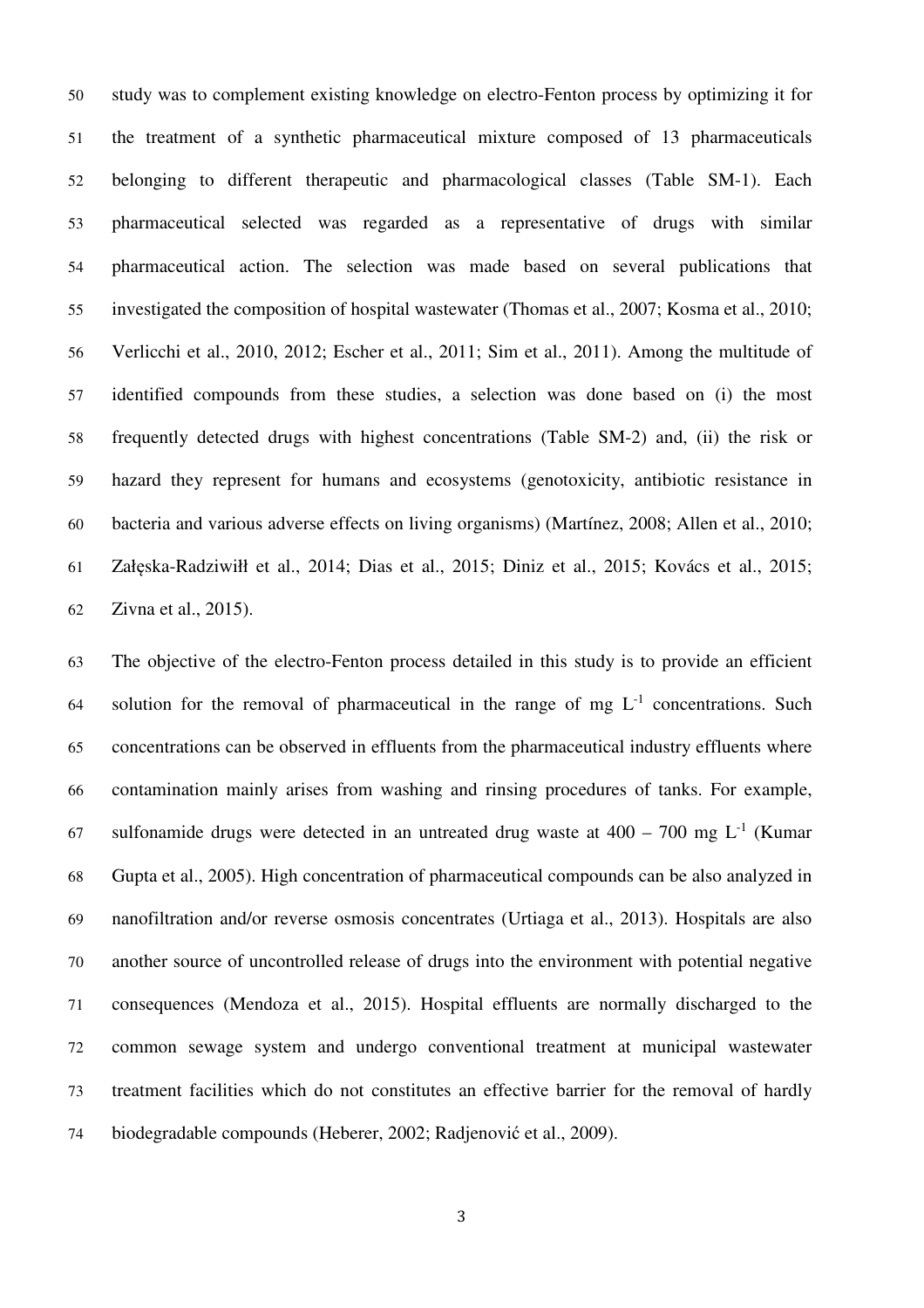Particular emphasis has been given in this study to the potential combination of the electrochemical process with a biological post-treatment in order to improve the cost-efficiency of the process ( Ganzenko et al., 2014; Olvera-Vargas et al., 2016a, 2016b; Monteil et al., 2018; El Kateb et al., 2019). Therefore the following objectives were pursued: (i) assessment of the influence of the mixture on degradation kinetics of two components of the pharmaceutical mixture (caffeine and 5-fluorouracil), (ii) determination of the effect of operating parameters (current, catalyst concentration, treatment time) on mineralization rate of the pharmaceutical mixture and determination of energy consumption, (iii) investigation of the evolution of inorganic species of nitrogen during the treatment, (iv) evolution of the acute toxicity of treated solutions and, (v) determination of the biodegradability enhancement of the solution after the electro-Fenton treatment.

#### **2. Materials and methods**

#### *2.1. Chemicals*

Analytical grades of 5-fluorouracil, acetylsalicylic acid (aspirin), atenolol, caffeine, diclofenac sodium salt, diatrizoate meglumine, erythromycin, naproxen, norfloxacin, acetaminophen (paracetamol), ranitidine, sulfamethoxazole and tetracycline hydrochloride were obtained from Sigma-Aldrich. Iron (II) sulfate heptahydrate and sodium sulfate were reagent grade obtained from Acros Organics and Sigma-Aldrich, respectively. All reagents listed in literature for COD and BOD analyses were reagent grade. For toxicity assessment with Microtox® , *Vibrio fischeri* bacteria were purchased from Hach Lange.

#### *2.2. Preparation of the synthetic pharmaceutical mixture*

The synthetic pharmaceutical solution was prepared by mixing 0.1 mM of each compound listed in sub-section 2.1 and Table SM-1 in water. All the solutions were prepared with ultrapure water produced by a Millipore Milli-Q (simplicity 185) system with resistivity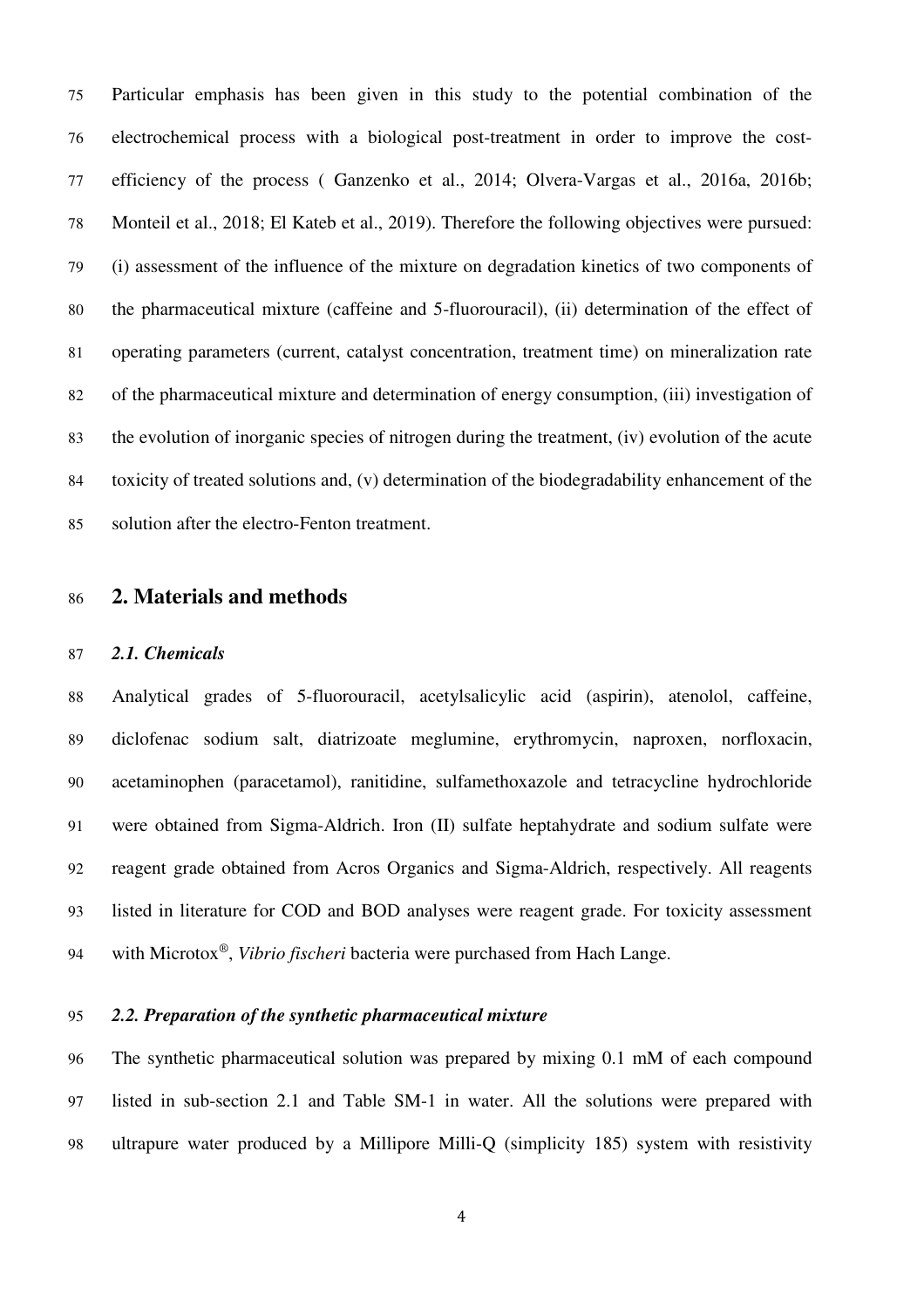99 >18.2 M $\Omega$  cm. Solution was stirred until complete dissolution of all compounds and stored at 100 4 °C for maximum one week before use.

#### *2.3. Experimental setup*

Open undivided electro-Fenton glass reactor was operated in a batch mode at ambient 103 temperature (T = 20 $\pm$ 1 °C) and was filled with 200 mL of the synthetic pharmaceutical solution containing 0.05 M sodium sulfate and iron sulfate at concentration in the range 0.1 – 0.5 mM. The pH of the solution was adjusted to 2.9 ±0.1 with 1 M sulfuric acid. The carbon 106 felt cathode (18.5 cm  $\times$  4.5 cm) circled the internal wall of the reactor. The boron-doped 107 diamond (BDD) anode (6 cm  $\times$  4 cm) was positioned in the center on equal distances from the encircling cathode. The solution was continuously stirred at a speed of 450 rpm and 109 aerated with compressed air  $(0.2 \text{ L min}^{-1})$  throughout the experiment. Aeration started 5 min prior to electrolysis in order to saturate the solution with oxygen. The current and voltage were monitored in real time using a power supply (HM8040-3, Hameg Instruments).

#### *2.3. Instruments and analytical procedures*

#### *2.3.1. Total organic carbon (TOC)*

TOC analysis was performed in order to determine the mineralization rate of the solution during the treatment. It was measured on a Shimadzu VCSH TOC analyzer by combustion with catalytic oxidation at 680 °C. A non-dispersive infrared detector was used. Standard potassium hydrogen phthalate solution was used for calibration. The injection volume was 50 μL.

# *2.3.2. Caffeine and 5-fluorouracil analysis by high performance liquid chromatography (HPLC)*

Experiments on degradation kinetics of caffeine and 5-fluorouracil were followed by a reverse-phase HPLC. The equipment (Merck Hitachi) consisted of a column Purospher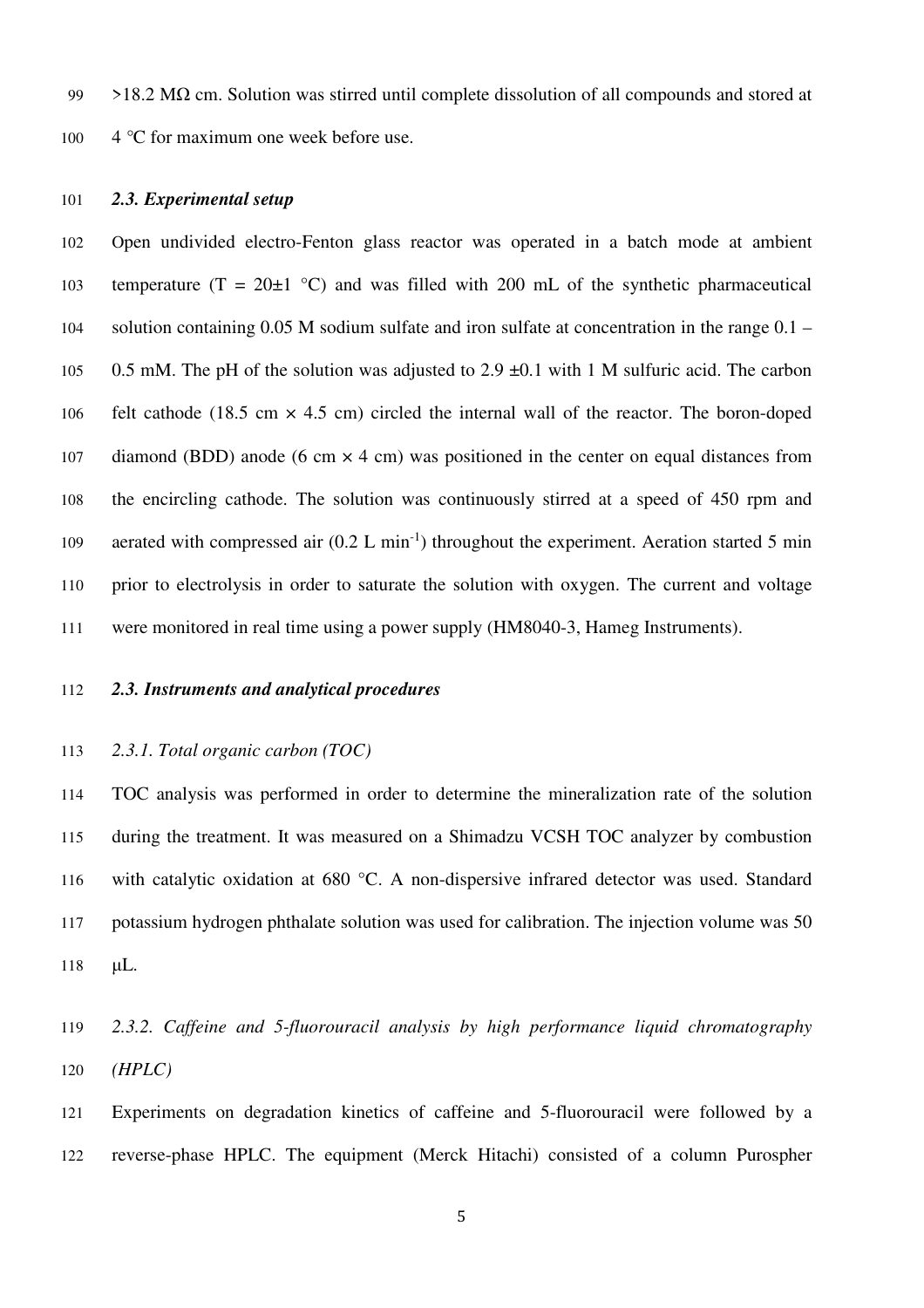STAR RP-18 endcapped (5 μm), a pump (Elite LaChrome, L-2130), UV detector (Elite LaChrome, L-2400) and a thermostat set at 40 °C (Jetstream Plus, series 140310). The mobile phase was a mixture of methanol and ultrapure water both buffered with 1% acetic acid. Injection volume was equal to 20 μL. UV detector was set to 275 nm. 5-Fluorouracil and caffeine exhibited well-defined peaks at retention time of 10 and 25.4 min, respectively, under gradient elution conditions (details of the procedure was given in Text SM-1)

#### *2.3.3. Ion chromatography*

The evolution of inorganic ions was followed with a Dionex ICS-1000 ion chromatography system equipped with an ASRS-ULTRA II (for anions) or CSRS-ULTRA II (for cations) self-regenerating suppressor to improve the sensitivity of the detector. The system was equipped with a DS6 conductivity detector containing a cell heated at 35 °C. An anion-135 exchange column (IonPac AS4ASC, 25 cm  $\times$  4 mm) was used for NO<sub>3</sub><sup>-</sup> and NO<sub>2</sub><sup>-</sup> analyses. 136 NH<sub>4</sub><sup>+</sup> analysis was performed on a cation-exchange column (IonPac CS12A, 25 cm × 4 mm). 137 A solution composed of 1.8 mM Na<sub>2</sub>CO<sub>3</sub> and 1.7 mM NaHCO<sub>3</sub> at 2.0 mL min<sup>-1</sup> was used as mobile phases for anion analysis. Mobil phase for cation analysis was a 9.0 mM H2SO<sup>4</sup> 139 solution at 1.0 mL min<sup>-1</sup>. Identification and quantification of ions was done by comparison with elution time and peak areas of standard solutions.

#### *2.3.4. Acute toxicity*

142 Toxicity of solutions was measured by means of Microtox<sup>®</sup> test on bioluminescent bacteria *Vibrio fischeri*. Microtox<sup>®</sup> Model 500 Analyzer was used for this analysis. Each sample was 144 adjusted to the pH in the range of 6.5-7.5 and filtered (0.2 um regenerated cellulose filter) in order to remove precipitated iron. Sodium chloride 22% was added to the tubes with reactivated *Vibrio fischeri* for osmotic protection of bacteria. Finally, prepared samples were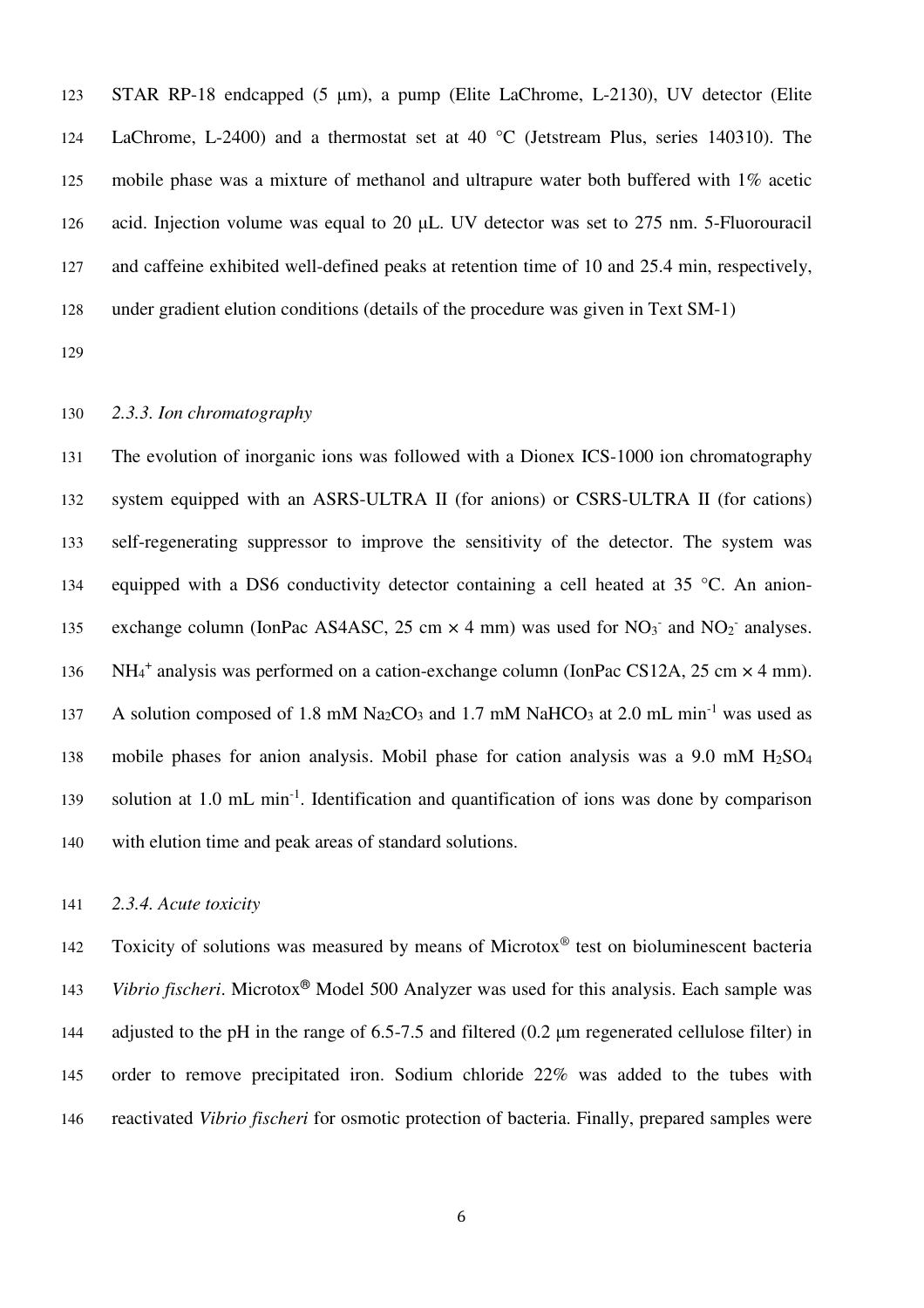added to the tubes in order to measure luminescence inhibition (as % of the initial luminescence of bacteria) after 5 min of incubation.

#### *2.3.5. Chemical oxygen demand (COD)*

Chemical oxygen demand was measured using a reflux method in a closed system (tubes) 151 with potassium dichromate followed by a colorimetric dosage using a Spectroquant<sup>®</sup> TR 420 (Merck).

#### *2.3.6. Biological oxygen demand (BOD)*

The biological oxygen demand (BOD) was measured in order to follow the evolution of the biodegradability of the solution. The analysis was performed following the method detailed by (Rodier et al., 2009). The inoculum was activated sludge from a French municipal wastewater treatment plant. Before the beginning of the experiment, sample, dilution water and bacterial inoculum were aerated to reach oxygen saturation. The BOD values were measured by respirometric method using OxiTop® Control System (WTW, Germany). Each sample bottle of OxiTop® of 432 mL volume contained 100 mL of sample, 3 mL of buffer solution (amount calculated to keep the ratio COD:N close to 100:5), 1 mL of allylthiourea solution (to prevent nitrification), 273 mL of dilution water and 5 mL of biomass from activated sludge. Before adding the inoculum, the solution was adjusted to circumneutral pH. All the bottles contained a rubber sleeve containing sodium hydroxide pellets to absorb the carbon dioxide produced during the bacterial respiration. Continuously stirred bottles were 166 incubated in dark place with temperature in the range  $20(\pm 1)$  °C during 5 days in order to 167 determine the BOD at 5 days (BOD<sub>5</sub>) as well as during 17 days in order to observe the effect of bacteria acclimation on the biodegradability of the solution. For each batch of analysis, a blank (ultrapure water) was analyzed for evaluation of the endogenous respiration of bacteria. Endogenous respiration was subtracted from each value obtained for the different samples.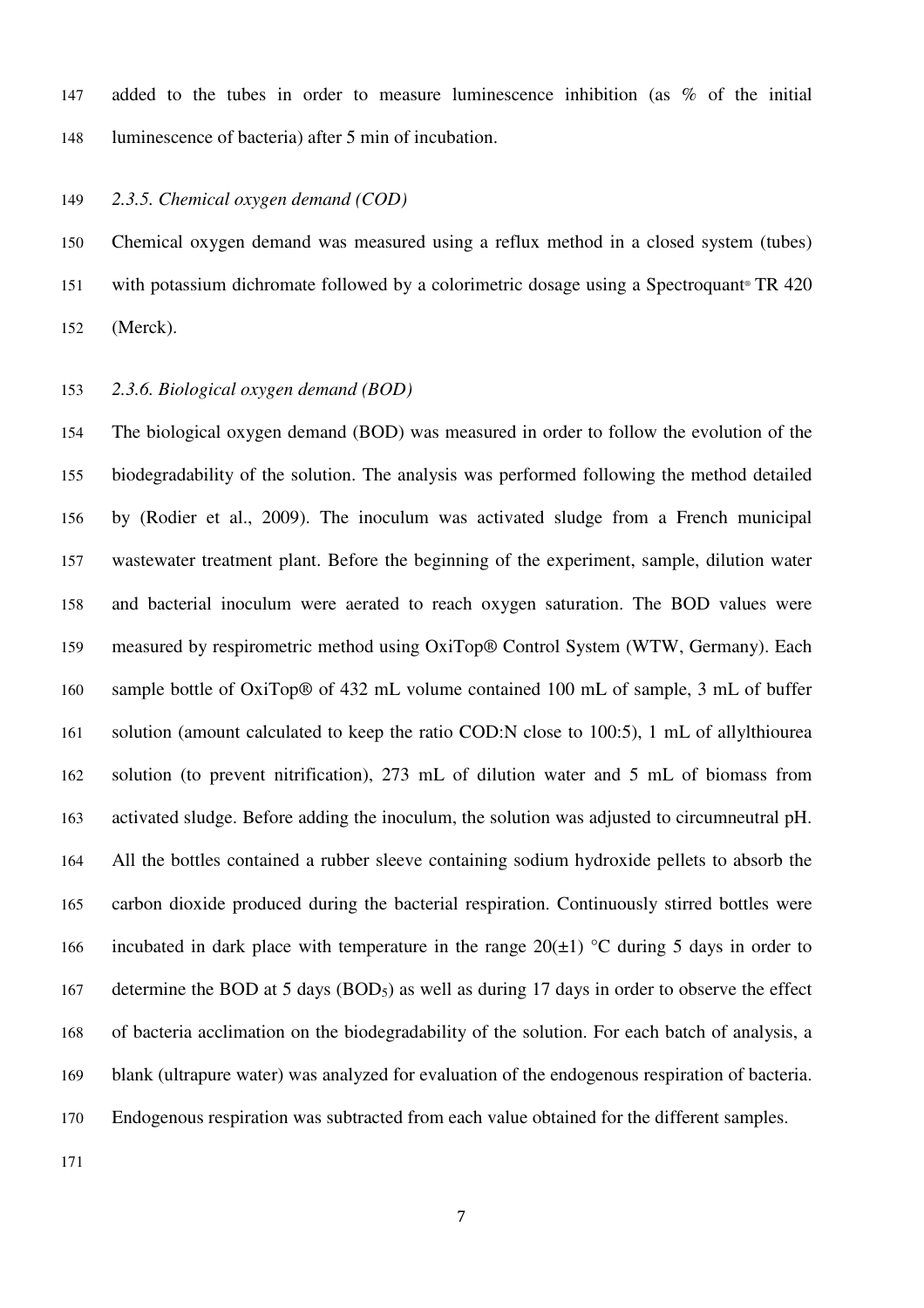#### **3. Results and discussion**

#### *3.1. Influence of the mixture on degradation kinetics of caffeine and 5-fluorouracil.*

The degradation kinetic of two components of the mixture was followed in order to determine the apparent rate constant (*kapp*) of the reaction with hydroxyl radicals. The degradation kinetics of pharmaceutical compounds fitted well with the pseudo-first order 177 model  $(R^2 > 0.99)$  (Eqs. (4) and (5)):

$$
178 \t\t d[Pharma]/dt = - kapp [Pharma], \t\t(4)
$$

$$
k_{\rm app} = k_{\rm abs} \,[\text{°OH}] \tag{5}
$$

Apparent rate constants for caffeine and 5-fluorouracil are given in Table 1 as a function of current applied. Apparent rate constants in the pharmaceutical mixture were compared with values obtained from the previous studies on individual molecules of caffeine and 5- fluorouracil (Ganzenko et al., 2015, 2018). As the experimental setup was identical, all these data allowed visualizing a change in the degradation rate of given compounds depending on the organic matrix of the solutions (compounds alone *vs* mixture of compounds).

It can be seen that the apparent rate constants for both molecules are close when comparing for same current intensities and same matrix. These results might be ascribed to a similar initial reaction mechanism and show that hydroxyl radicals really act as non-selective oxidants in this case. Besides, apparent rate constants decreased in the pharmaceutical mixture by a factor in the range 18 - 30 compared to experiments performed on single molecules. In fact, initial TOC of individual caffeine and 5-fluorouracil solutions was around 9.6 and 4.8 mg  $L^{-1}$  respectively, while the TOC of the synthetic mixture was 220 mg  $L^{-1}$ (including the same concentration of caffeine and 5-fluorouracil). These results show that hydroxyl radicals really act as non-selective oxidants. A slightly higher apparent reaction rate was observed for caffeine, as expected from absolute rate constants previously determined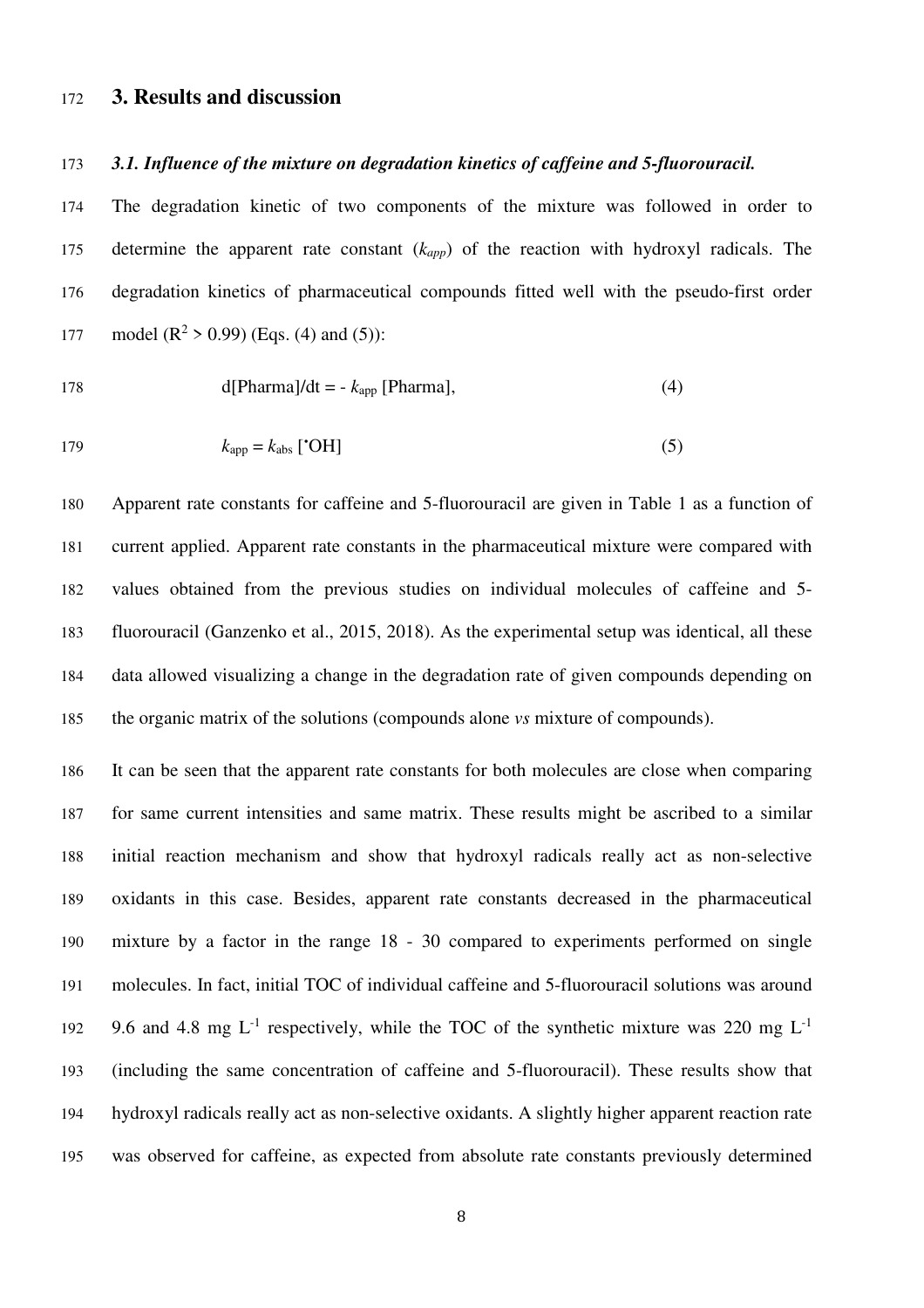$(2.48 \times 10^{-9} \text{ L mol}^{-1} \text{ s}^{-1}$  for caffeine and  $1.52 \times 10^{-9} \text{ L mol}^{-1} \text{ s}^{-1}$  for 5-florouracil) (Ganzenko et al., 2015, 2018). As hydroxyl radicals are non-selective oxidants, they can react with caffeine and 5-florouracil as well as with the other pharmaceuticals present in the mixture. Since 5- florouracil and caffeine accounted for only 2.2 and 4.4% of the TOC of the mixture, the apparent rate constants were strongly decreased because of the competition of other organics for hydroxyl radicals. It can be noted that the apparent rate constants for both molecules were close in the mixture, highlighting the non-selective potential of the electro-Fenton process.

Table 1 – Apparent (pseudo-first order) rate constants obtained for degradation of 5-flourouracil and caffeine at different current intensities in the synthetic pharmaceutical mixture (Mix) and in solutions of individual compounds (Alone). Optimal values for different types of solutions are indicated in bold 207 characters. Operating conditions:  $[Fe^{2+}] = 0.2$  mM,  $[Na_2SO_4] = 0.05$  M, V = 200 mL.

| Current<br>(mA) | 5-fluorouracil |                                                                                                                                                    | Caffeine |                                |
|-----------------|----------------|----------------------------------------------------------------------------------------------------------------------------------------------------|----------|--------------------------------|
|                 | Mix            | Alone                                                                                                                                              | Mix      | Alone                          |
|                 |                | $\mathrm{k}_{\mathrm{app}}\,(\mathrm{min}^{-1})$ $\mathrm{k}_{\mathrm{app}}\,(\mathrm{min}^{-1})$ $\mathrm{k}_{\mathrm{app}}\,(\mathrm{min}^{-1})$ |          | $k_{app}$ (min <sup>-1</sup> ) |
| 200             | 0.038          | 0.61                                                                                                                                               | 0.034    | 0.73                           |
| 300             | 0.040          | 0.74                                                                                                                                               | 0.036    | 1.14                           |
| 400             | 0.042          | 0.60                                                                                                                                               | 0.038    | 0.64                           |
| 700             | 0.03           |                                                                                                                                                    | 0.023    |                                |

An interesting observation was also linked to the fact that the optimal current for degradation of both compounds in the pharmaceutical mixture was 400 mA. By comparison, the optimal current for degradation of individual caffeine and 5-fluorouracil was 300 mA, with a strong decrease of the apparent rate constant at 400 mA compared to 300 mA. This difference in the optimal current can be mainly attributed to the higher TOC of the mixture that leads to a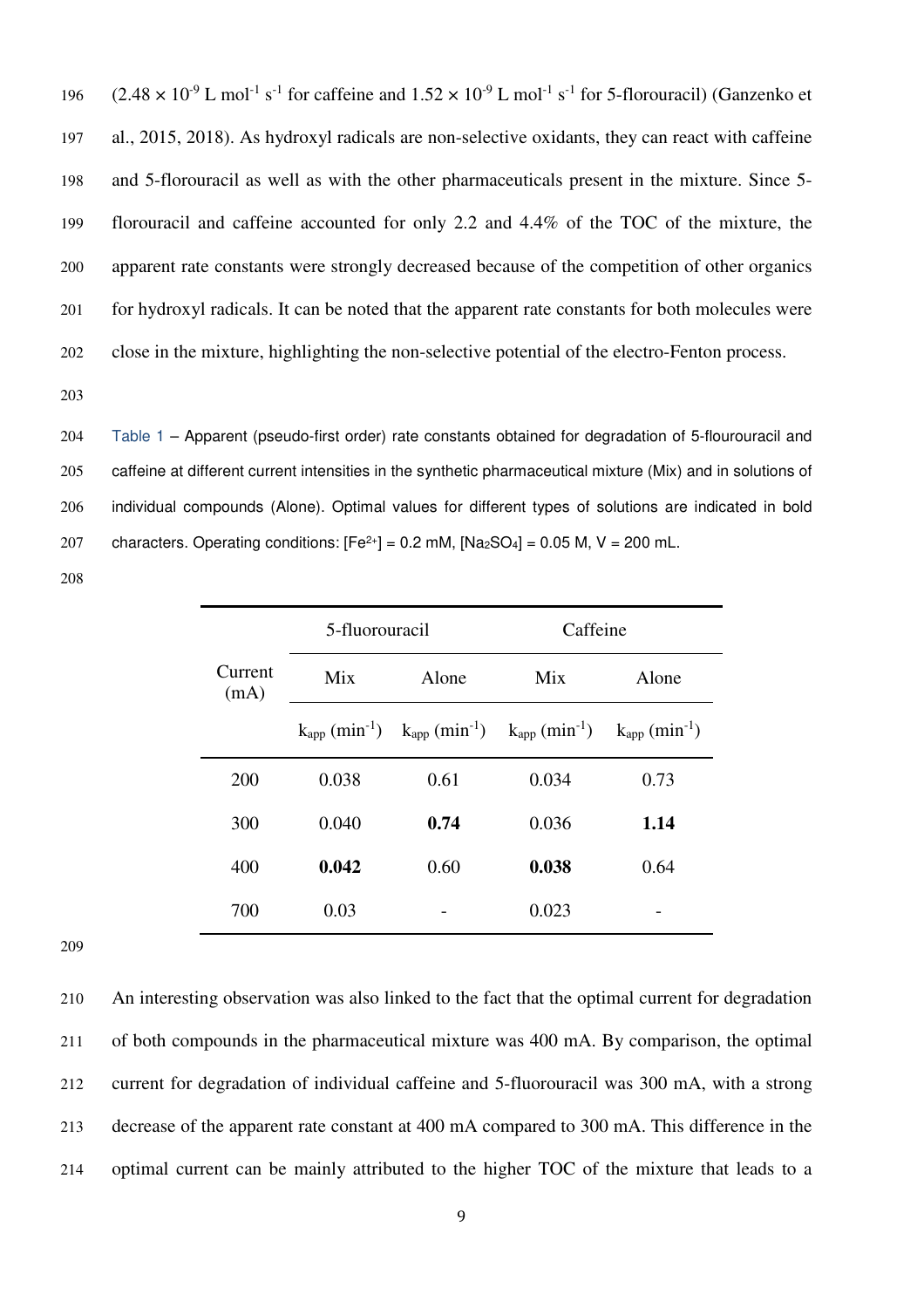different ratio between the amount of organic matter available for oxidation and the amount of hydroxyl radicals produced. The existence of an optimal value of current can be associated to the production of high amount of hydroxyl radicals leading to enhancement of the rate of parasitic reactions (Eqs. (4)-(7)) to the detriment of reaction with the organic matter (Brillas et al., 2009). Thus, the higher TOC in the mixture shifted the optimal current to a higher value as a greater fraction of hydroxyl radicals was consumed for the degradation of organic matter instead of propagation of parasitic reactions.

$$
222 \t\t\t Fe^{2+} + \bullet \cdot OH \rightarrow Fe^{3+} + OH^- \t\t(4)
$$

$$
2BDD('OH) \rightarrow 2 BDD + H_2O_2 \tag{5}
$$

•OH + HO<sup>2</sup> • → H2O + O2 (6)

•OH + H2O<sup>2</sup> → H2O + HO<sup>2</sup> • (7)

#### *3.2. Effect of operating parameters on mineralization of the pharmaceutical mixture.*

Degradation of pharmaceutical compounds is not the only objective to achieve during the treatment of such effluent. It is also necessary to remove degradation by-products that can be potentially even more toxic than parent compounds. Total mineralization of organic compounds ensures a total decontamination of the solution due to the complete transformation of organic compounds into harmless inorganics such as CO2, H2O and inorganic ions. Therefore mineralization kinetics was followed through TOC analyses and the influence of two main operating parameters (catalyst concentration and current) on process efficiency was assessed (Fig. 1).

236 First, the influence of  $Fe^{2+}$  (catalyst) concentration, which influences greatly the formation of hydroxyl radicals, was analyzed. Results obtained for three different  $Fe^{2+}$  concentrations (0.1, 238 0.2 and 0.5 mM) were depicted in Fig. 1A. It can be seen that a double increase in  $Fe^{2+}$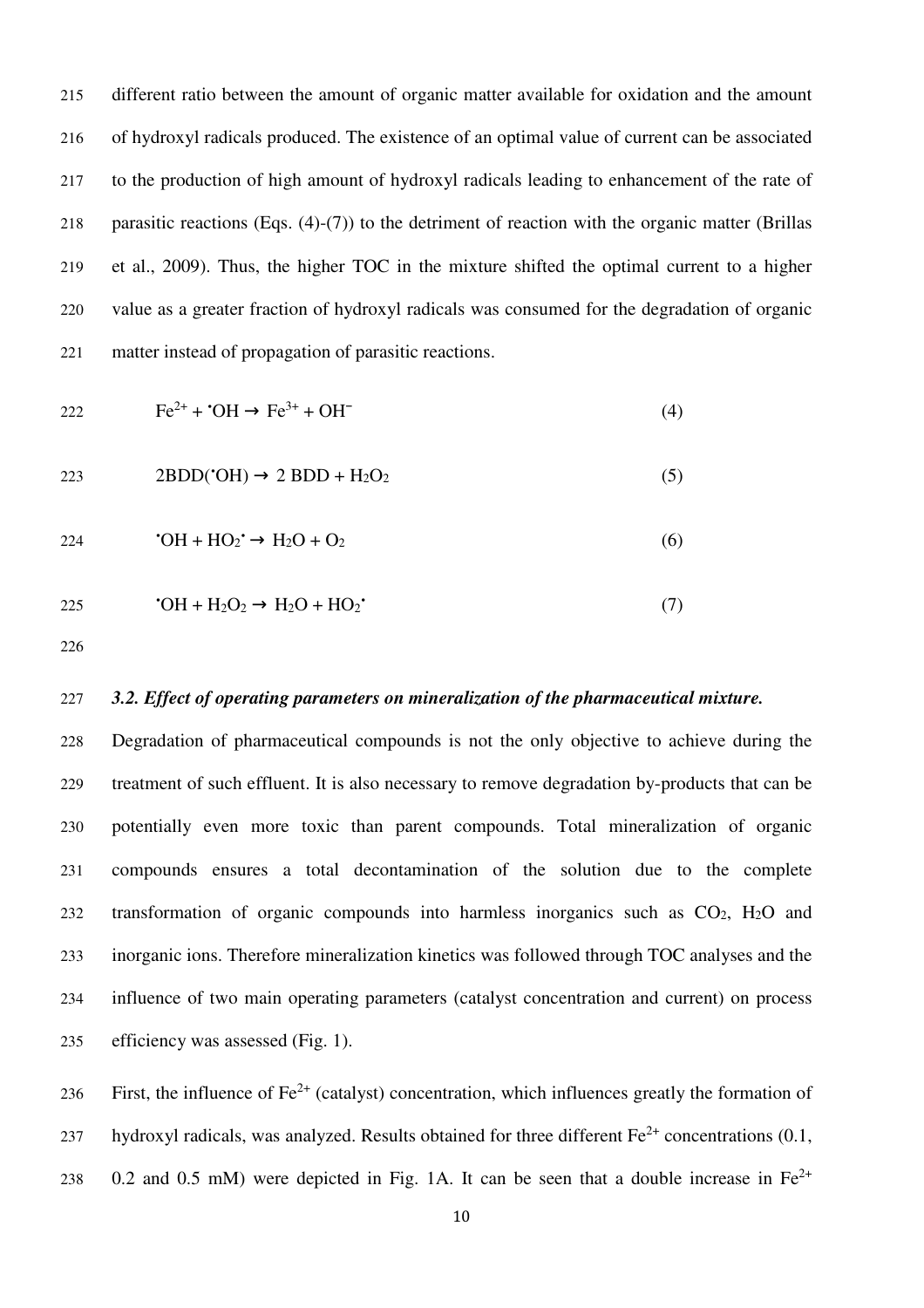concentration from 0.1 to 0.2 mM led to a faster TOC removal. However, a further increase to 0.5 mM showed that the mineralization was slower than for 0.2 mM  $Fe^{2+}$ . The existence of an optimal value for catalyst concentration during electro-Fenton process for the removal of organic pollutants is mainly attributed to enhancement of the parasitic reaction between hydroxyl radicals and  $Fe^{2+}$  in the presence of excess  $Fe^{2+}$  (Eq. (4)) (Brillas et al., 2009; Yang 244 et al., 2019). Therefore, the concentration of 0.2 mM  $Fe<sup>2+</sup>$  was chosen for all further experiments.

Then, the influence of current was studied in the range 100 to 1500 mA and the results were presented in Fig. 1B. It was observed that the higher the current the faster the mineralization of pharmaceuticals, without existence of an optimal threshold value. For example, after 0.5 h of electrolysis the mineralization rate was at 20, 33, and 50% for 100, 500 and 1500 mA, respectively. This behavior is different from the mineralization of single pharmaceuticals (caffeine and 5-florouracil) for which an optimal value of 400 mA was observed. These results can be explained by the fact that degradation is mainly ascribed to oxidation of organic compounds in the bulk through the electro-Fenton process, while mineralization is also strongly enhanced through anodic oxidation at the BDD anode. While there is an optimal current for the electro-Fenton process (because of parasitic reactions, Eqs. (4)-(7)), it is usually observed a continuous increase of mineralization rates when increasing current during anodic oxidation process (Panizza and Cerisola, 2009).

However, it is worth noticing that the mineralization rate was much faster at the beginning of the treatment compared, particularly at high current. After 1 h of electro-Fenton treatment with an intensity of 1000 mA almost 62% of organic matter was removed, while during next 1 h only additional 21% mineralization was achieved. Such behavior can be attributed to a stronger mass transfer limitation after removal of the main portion of the organic matter. In fact, the level of production of hydroxyl radicals was constant throughout the treatment, while the organic matter was being gradually mineralized. The ratio between the amount of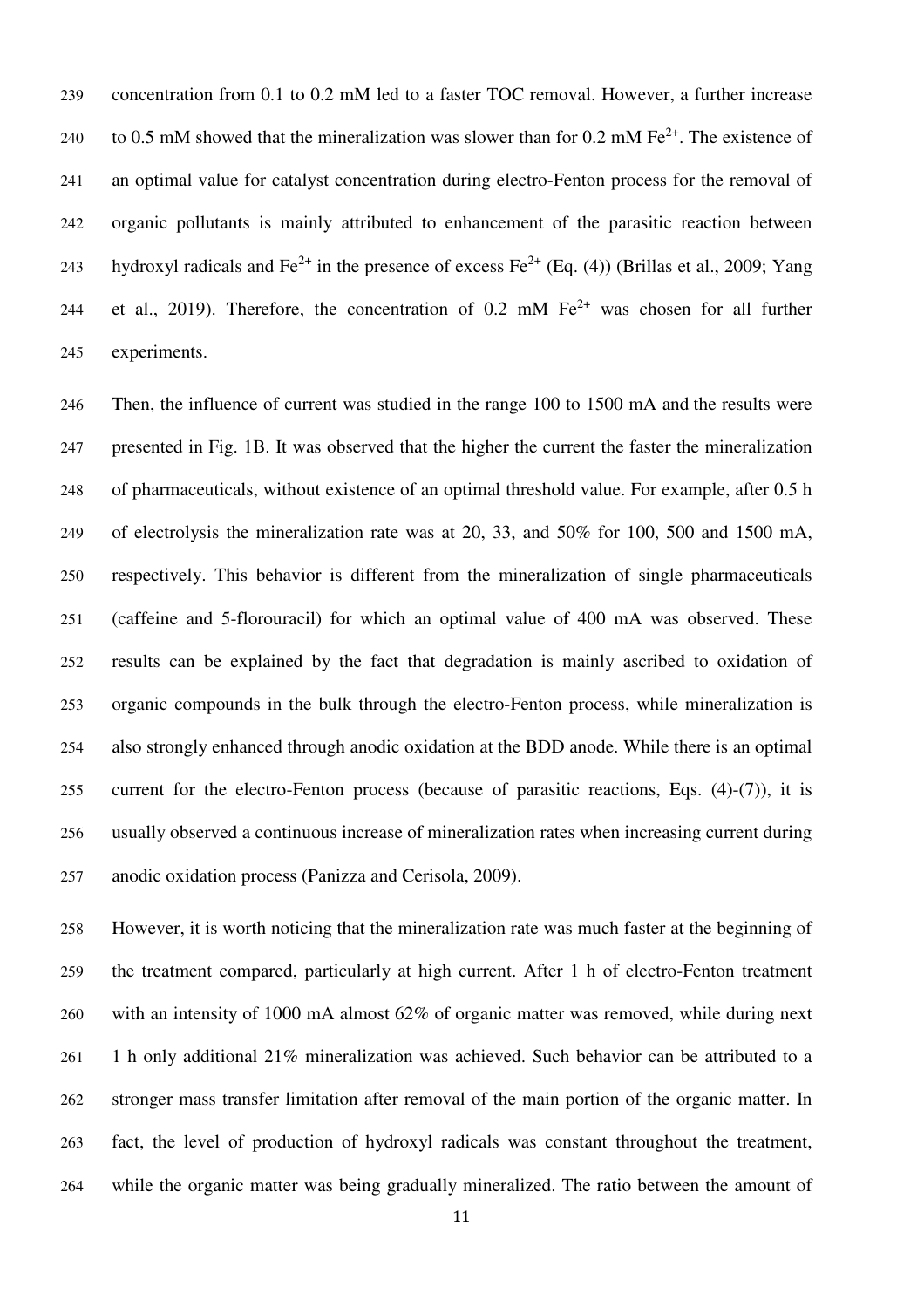hydroxyl radicals and the amount of organic matter becomes higher, resulting in excess of hydroxyl radicals and thus promoting parasitic/ wasting reactions instead of reaction with organic compounds (Mousset et al., 2019).

This phenomenon led to a decrease of the energy efficiency (EC) of the process during the treatment. Thus, the EC was calculated according to Eq. (7) in terms of kWh consumed per kg of TOC removed during the process:

$$
271 \tEC = \frac{E_{cell} \cdot I \cdot t}{(\Delta T O C)_t \cdot V_s} \tag{7}
$$

272 where  $E_{cell}$  is the cell voltage (V), *I* is the applied current (A), *t* is the treatment time (h), *(* $\Delta TOC$ *)*<sup>*t*</sup> is the decay of TOC (g L<sup>-1</sup>) at time *t* and  $V_s$  is the volume of the solution treated (L).

At 500 mA, energy consumption was 97.8, 130, 181, 289 and 407 kWh per kg of TOC removed after 0.5, 1, 2, 4 and 6 hours of treatment, respectively. This strong increase in energy consumption with treatment time is directly related to the slower mineralization kinetics.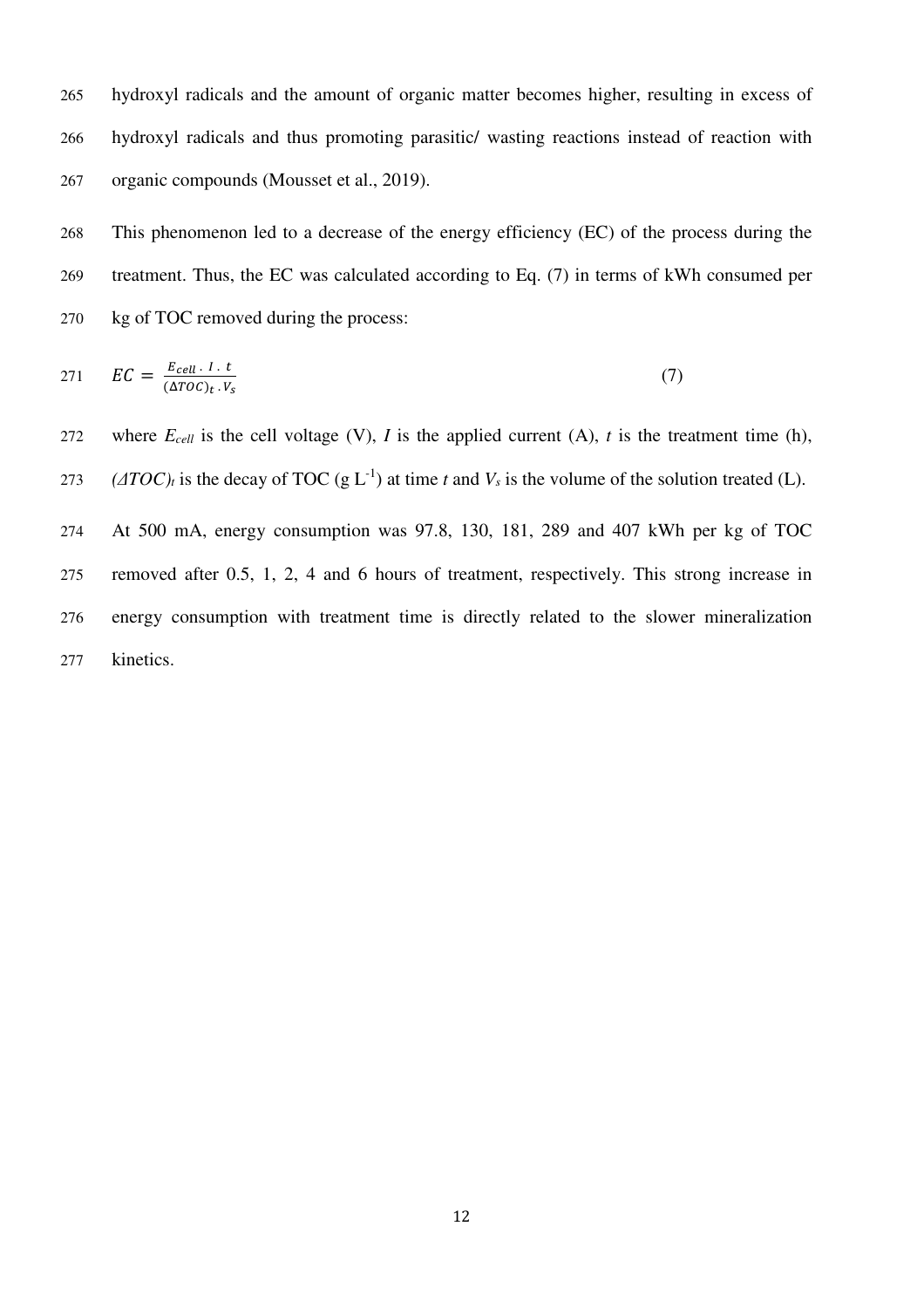

Fig. 1 - Effect of operating parameters on TOC removal during the treatment of the pharmaceutical 280 mixture by electro-Fenton process. A: Effect of Fe<sup>2+</sup> concentration;  $[Fe^{2+}] = 0.1 - 0.2 - 0.5$  mM; 281 operating conditions:  $I = 300$  mA,  $[Na<sub>2</sub>SO<sub>4</sub>] = 50$  mM, V = 200 mL. B: Effect of current;  $I = 100 - 300$  -282  $500 - 1000 - 1500$  mA; operating conditions:  $[Fe^{2+}] = 0.2$  mM,  $[Na_2SO_4] = 0.05$  M, V = 200 mL.

#### *3.3. Formation and monitoring of inorganic nitrogen species*

Mineralization of organic compounds results in the formation of inorganic species depending on the nature of heteroatoms in the structure of parent compounds. In the pharmaceutical mixture, 0.2 mM of fluorine, 0.2 mM of chlorine, 0.3 mM of iodine, 0.2 mM of sulfur and 2.6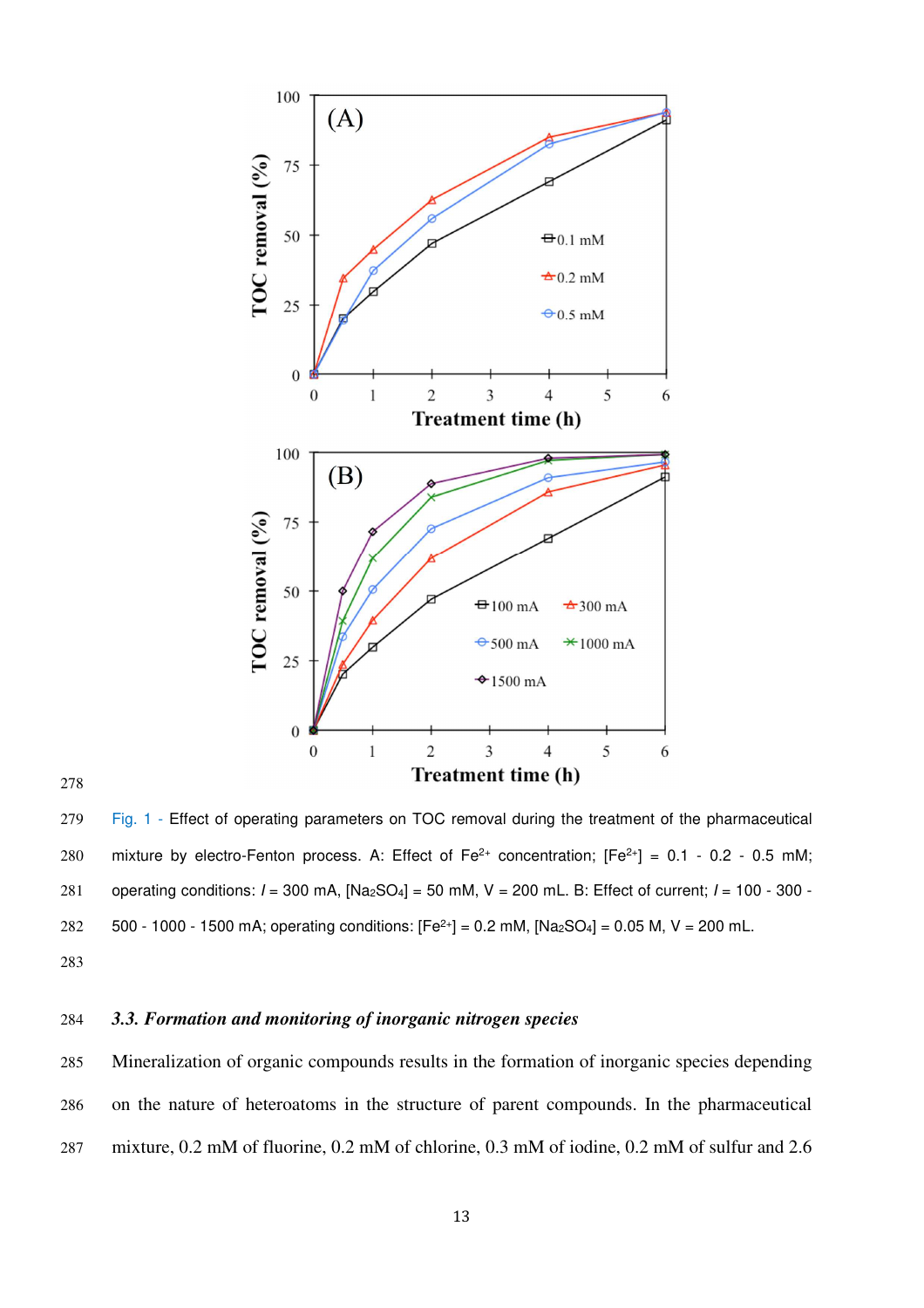mM of nitrogen were present as heteroatoms. N being the main heteroatom present in organic molecules, the formation of different forms of inorganic N was followed during the 290 treatment. The evolution of nitrite  $(NO<sub>2</sub>)$ , nitrate  $(NO<sub>3</sub>)$  and  $(NH<sub>4</sub><sup>+</sup>)$  is presented in Fig. 2 as a percentage of the initial N concentration (2.6 mM). The concentration of these ions gradually increased till the end of the treatment, when total inorganic nitrogen reached 95% of total initial N content while the TOC removal rate was 91% at the end of the treatment. These results show that almost all the organic nitrogen was converted into inorganic nitrogen. 295 A little fraction of N might be also converted into gaseous products such as  $N_2$ ,  $N_2$  or  $N_2O_5$ (Garcia-Segura et al., 2017; Mousset et al., 2018). It can also be noticed that organic nitrogen was transformed mainly into nitrate (73%) and ammonium (19% N), while the percentage of nitrite was low throughout the whole treatment (<3%). These results are consistent with previous studies on mineralization of single compounds by the electro-Fenton process (Ganiyu et al., 2019). The amount and nature (oxidation state) of inorganic nitrogen species accumulated in the solution is related to (i) the release of N from degradation of organic compounds (ii) oxidation and reduction of inorganic N species at the electrodes (particularly 303 the oxidation of NH<sub>4</sub><sup>+</sup> and NO<sub>2</sub><sup>-</sup> into NO<sub>3</sub><sup>-</sup> at the anode) and, (iii) reduction of NH<sub>4</sub><sup>+</sup> at the 304 cathode or its reaction with HClO that can be generated from oxidation of Cl<sup>-</sup> at the anode (however, initial Cl concentration from heteroatoms in organic compounds was much lower than N concentration (0.2 and 2.6 mM, respectively) (Mousset et al., 2018). The evolution of inorganic N has to be carefully monitored since it could constitute a secondary contamination after mineralization of organic compounds. For example, it could be necessary to implement a post-biological nitrification and denitrification process for the removal of inorganic N species.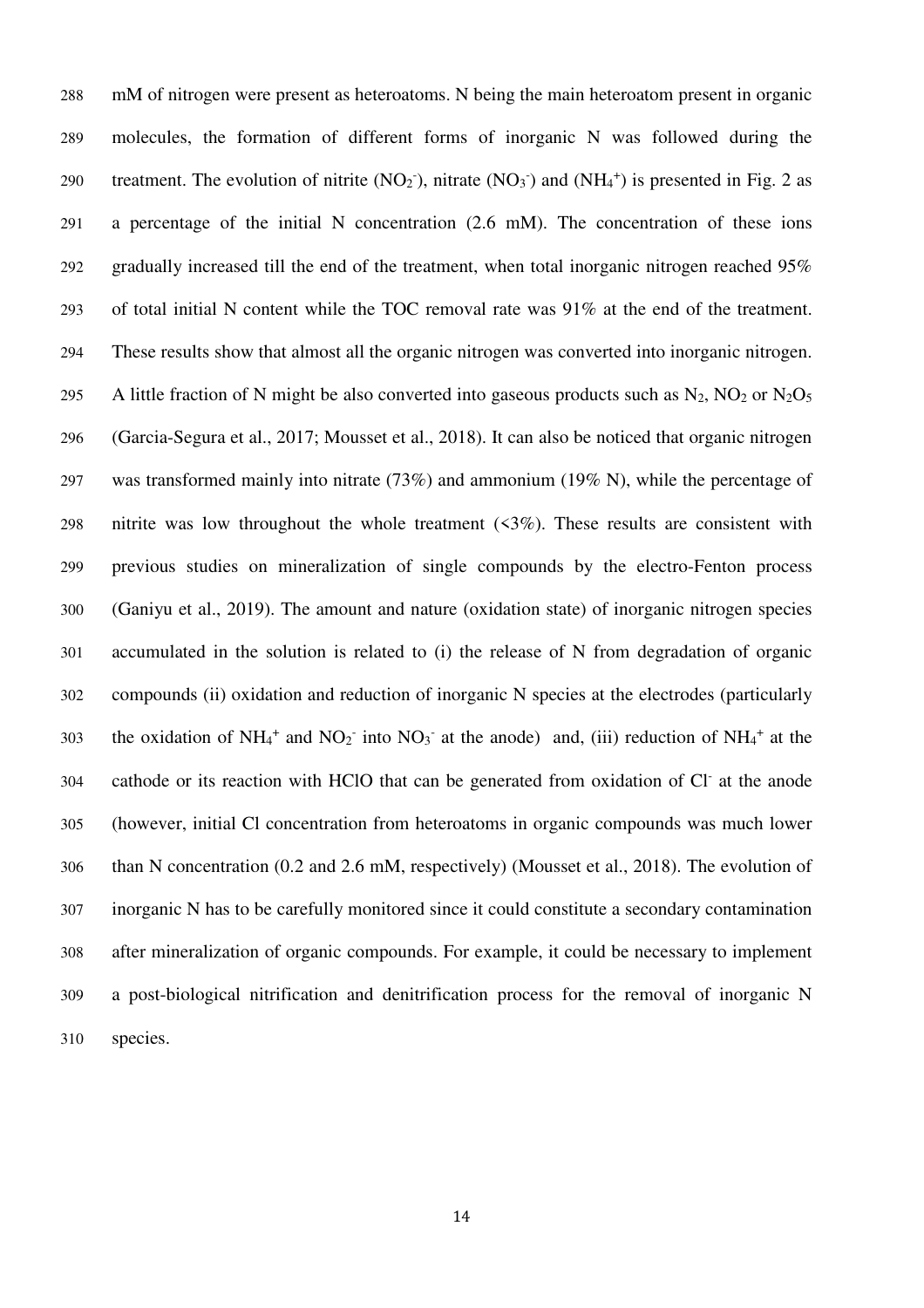



Fig. 2 - Evolution of inorganic species of nitrogen (nitrite, nitrate, ammonium) during electro-Fenton treatment of the pharmaceutical mixture. Data are presented as a mass balance (%) of the initial 314 amount of organic nitrogen (2.6 mM) in the pharmaceutical mixture. Operating conditions:  $I = 100$  mA,  $[Fe^{2+}] = 0.2$  mM,  $[Na_2SO_4] = 50$  mM,  $V = 200$  mL.

#### *3.4. Evolution of acute toxicity of the pharmaceutical mixture*

The evolution of acute toxicity of the pharmaceutical mixture during the electro-Fenton process was monitored through a series of Microtox<sup>®</sup> tests and results are presented on Fig. 3. The initial solution had already a rather high acute toxicity with a *Vibrio Fisheri* luminescence inhibition of 70%. After 30 min of treatment, *Vibrio Fisheri* luminescence inhibition increased to 100%, indicating the formation of degradation by-products with higher toxicity (Le et al., 2017). Then, luminescence inhibition started to decrease from 4 h of treatment at 500 and 1000 mA reaching 42% inhibition (40% lower than initial inhibition) at the end of 6 h treatment. This result might be ascribed to the degradation of toxic by-products into harmless by-products such as carboxylic acids (Le et al., 2017). Contrarily to 500 and 1000 mA, a lower decrease was observed at 100 mA because of the slower oxidation/mineralization kinetics.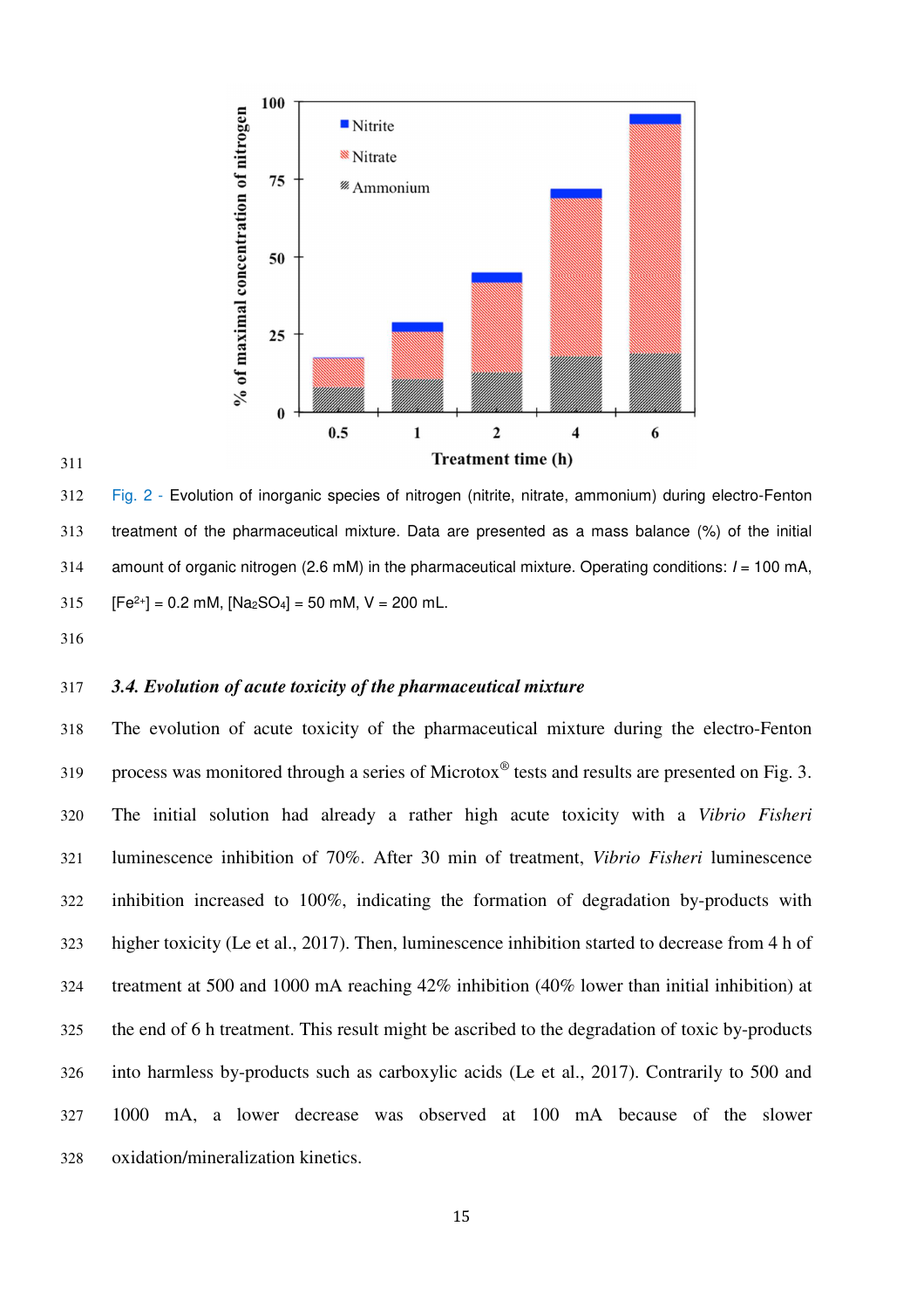

Fig. 3 - Evolution of luminescence inhibition of Vibrio fisheri as a function treatment time during 331 electro-Fenton process as a function of f current (100, 500 and 1000 mA). Operating conditions: [Fe<sup>2+</sup>]  $332 = 0.2$  mM,  $[Na_2SO_4] = 0.05$  M, V = 200 mL.

#### *3.5. Biodegradability enhancement*

The possibility to combine the electro-Fenton process with a post-biological process for removing organic compounds in a more cost-effective way has been investigated. In fact, operation of a conventional biological process requires lower energy consumption than electrochemical processes. However, conventional heterotrophic biological processes are only effective for the removal of biodegradable organic compounds. First, the ratio 340 BOD<sub>5</sub>/COD was used as indicator of the biodegradability of the effluent under examination. It is usually assumed that a value above 0.33 is required for treatment of an effluent by a biological process. The ratio BOD5/COD of the initial pharmaceutical mixture was only 0.017, indicating that it would not be efficient to implement directly a biological treatment. Then, it was investigated the evolution of the biodegradability of the effluent during the electro-Fenton treatment. The factor of biodegradability enhancement was calculated from Eq. (8).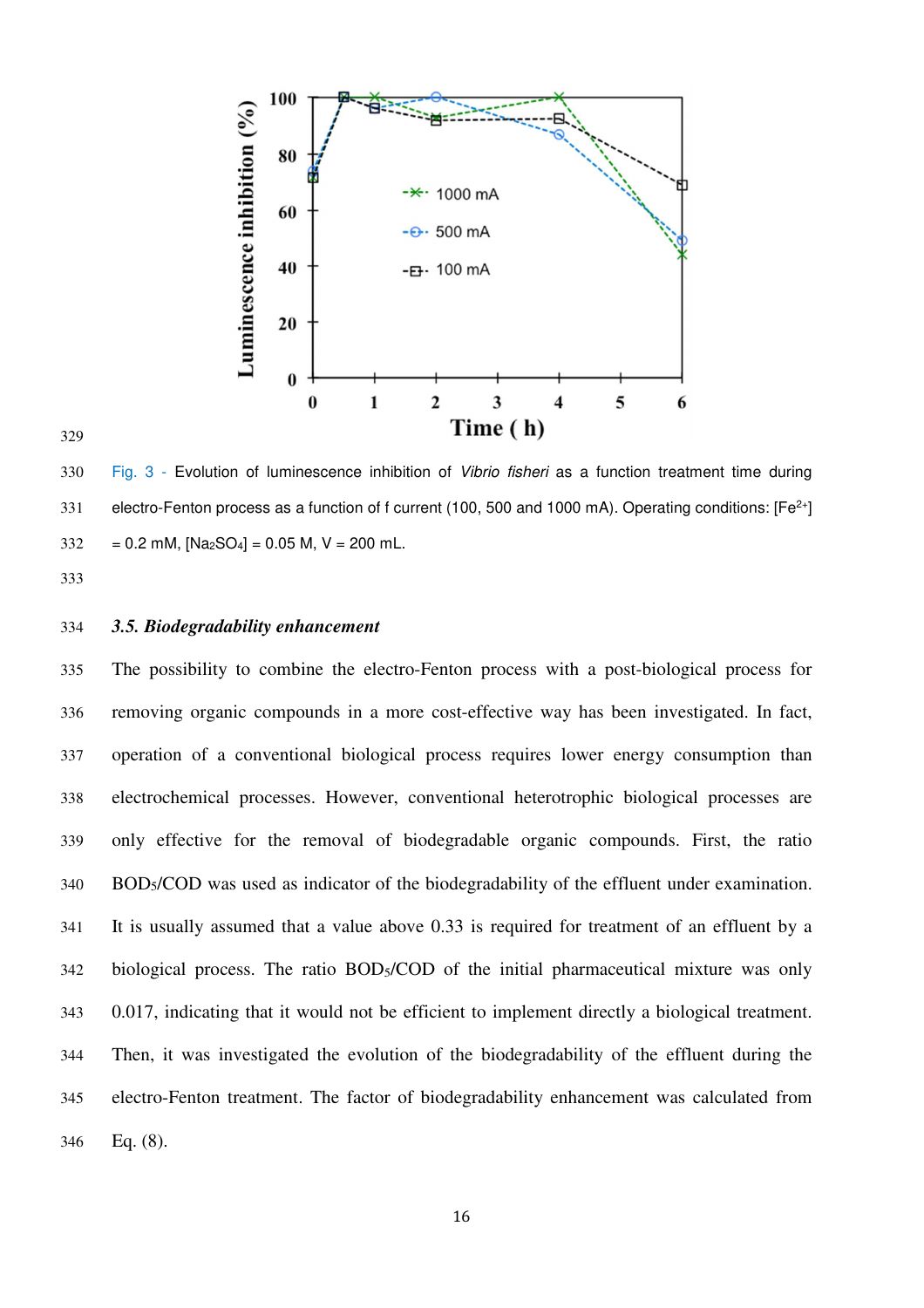347 Biodegradability enhancement =  $R_t / R_i$  (8)

348 where  $R_t$  is BOD<sub>5</sub>/COD ratio at time t and  $R_i$  is initial BOD<sub>5</sub>/COD ratio.

Evolution of biodegradability of pharmaceutical mixture during electro-Fenton treatment is presented on Fig. 4A. It was observed that the biodegradability after 5 days of incubation for 100 and 500 mA was enhanced in the range of 3-9 times from the initial value and tends to increase with longer treatment duration. When a current of 1000 mA was applied, the biodegradability enhancement reached 5, 11 and 16 after 1, 2 and 3 h of treatment, respectively. These results highlight that the electro-Fenton process is able to degrade initial compounds into more biodegradable by-products. Particularly, short-chain carboxylic acids are well known to be easily biodegradable. Finally, their formation requires multiple steps of degradation of pharmaceutical compounds as described in studies on single compounds. Therefore, longer treatment times and higher currents allow for greater enhancement of 359 biodegradability. However, even after 3 h of treatment at 1000 mA, the BOD<sub>5</sub>/COD value was only 0.27.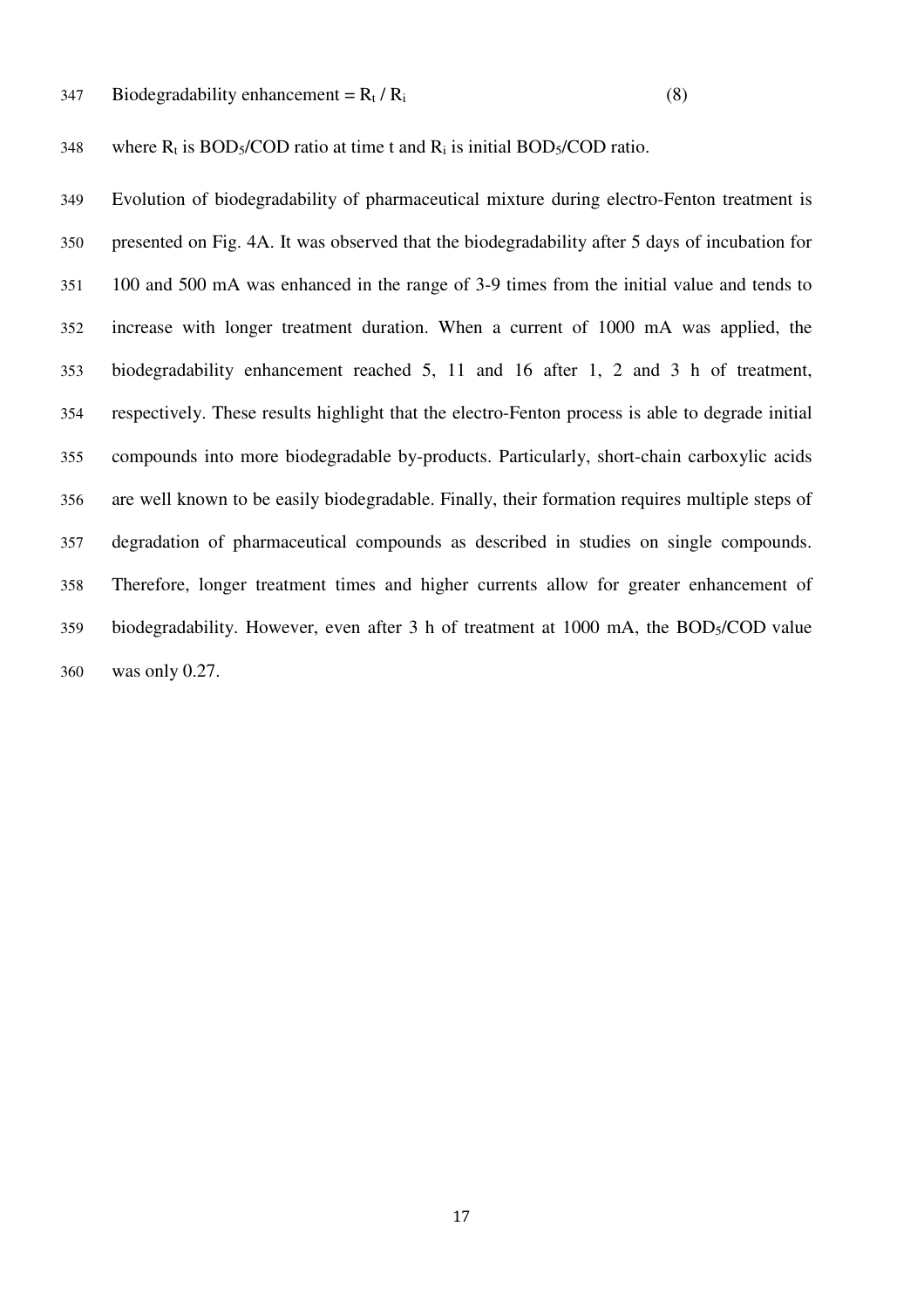

#### 

Fig. 4 - A - Biodegradability enhancement (after 5 days of incubation) after electro-Fenton treatment 363 of the pharmaceutical mixture under 3 different as a function of current applied. B - evolution of  $BOD<sub>t</sub>$ COD ratio as a function of incubation time during BOD tests, depending on the current applied for the electro-Fenton treatment of the pharmaceutical mixture during 3 h (B). The red dotted line indicates 366 the value 0.33 of the ratio BODt / COD. Operating parameters:  $[Fe^{2+}] = 0.2$  mM,  $[Na_2SO_4] = 50$  mM, V  $367 = 200$  mL.

Values of BOD5 can strongly depend on the nature of the inoculum chosen for the analyses since different bacterial population could result in different biodegradation rate of organic compounds. In this study, it was chosen to use an activated sludge from a municipal wastewater treatment plant in order to obtain data that could be useful in view of the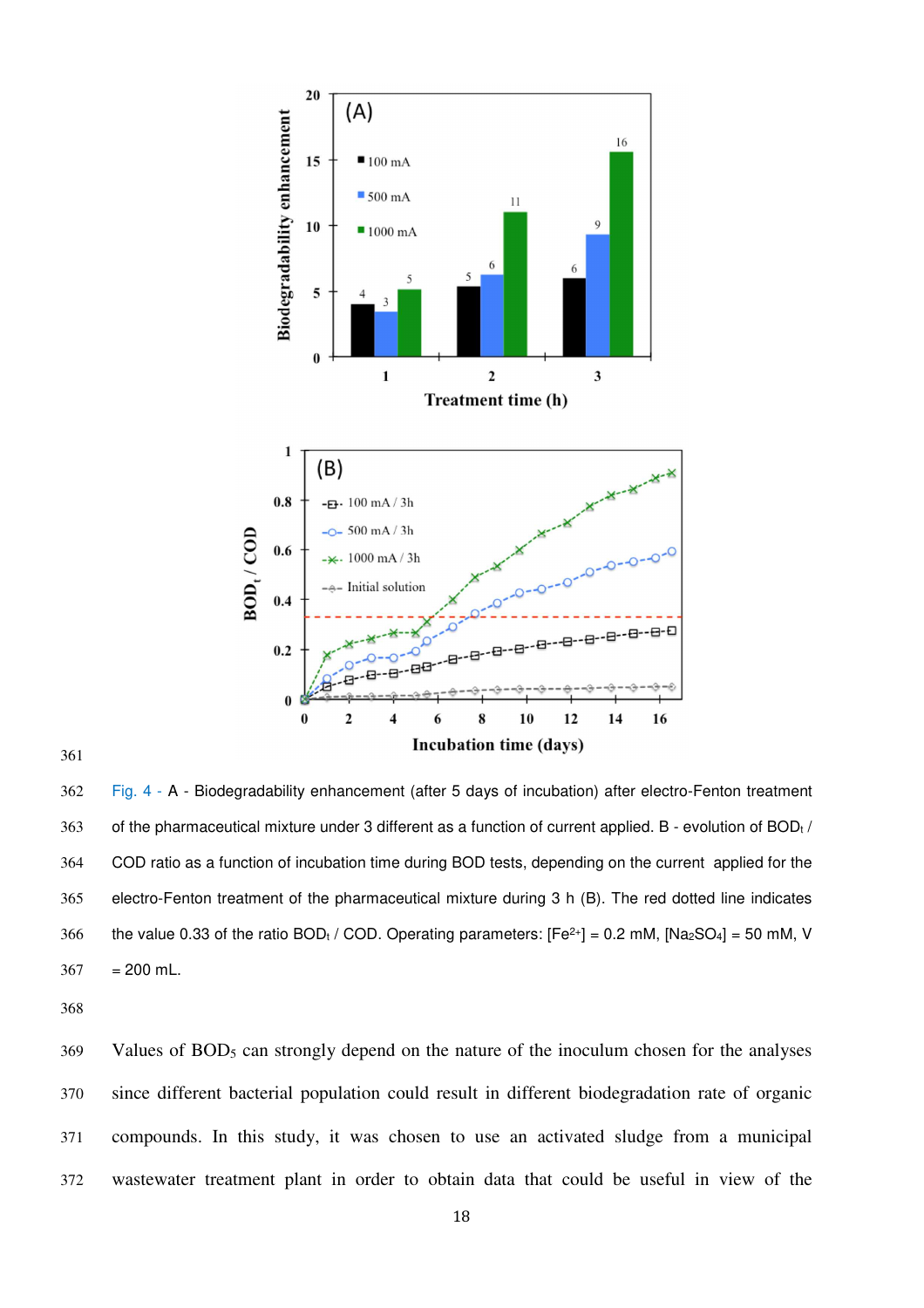combination of the electrochemical process with a conventional biological process. However, acclimation of the biomass to this specific effluent might result in different biodegradation rate. Therefore, it has been investigated the evolution of BOD/COD ratio over incubation time longer than the conventional 5 days. A set of BOD experiments was conducted for 17 days and results are graphically presented on Fig. 4B. Prolonged incubation time did not significantly change the biodegradability of the initial effluent. However, it was observed a different behavior in the effluents pre-treated by electro-Fenton process. First, BOD<sub>t</sub>/COD ratio increased rapidly during the first 3 days of incubation, most probably owing to the 381 biodegradation of short-chain carboxylic acids. For instance, a maximal BOD<sub>t</sub>/COD value of 0.18 was reached after 1 d of incubation of electro-Fenton pre-treated mixture at 1000 mA for 3 h. In fact, the higher amount of carboxylic acids was expected for this effluent because of the higher current and treatment time used for the pre-treatment. Interestingly, a second phase of fast increase of BOD<sub>t</sub>/COD ratio was observed from days 5-6, particularly for the effluents pre-treated at 500 and 1000 mA currents. That means that an acclimation time of the biomass was required for degradation of some degradation by-products generated during the electro- Fenton pre-treatment. Results from Microtox<sup>®</sup> tests indicating that some degradation by-products have higher acute toxicity than the parent compound are consistent with these results showing the necessity of an acclimation time of the biomass to the pre-treated effluent. Trellu et al. (2016) observed similar results for the treatment of soil washing solutions by combining anodic oxidation and biological treatment. Thus, after 17 days of 393 incubation,  $BOD<sub>t</sub>/COD$  ratio reached 0.59 and 0.91 for effluents pre-treated at 500 and 1000 mA respectively. These values are much higher than the threshold value of 0.33, indicating that a conventional biological treatment might be applied to these pre-treated effluents. Such combined treatment would allow the application of the electro-Fenton process only for short treatment times in order to keep the electrical energy consumption at a minimal level, while the biological process would allow the removal of the biodegradable residual organic matter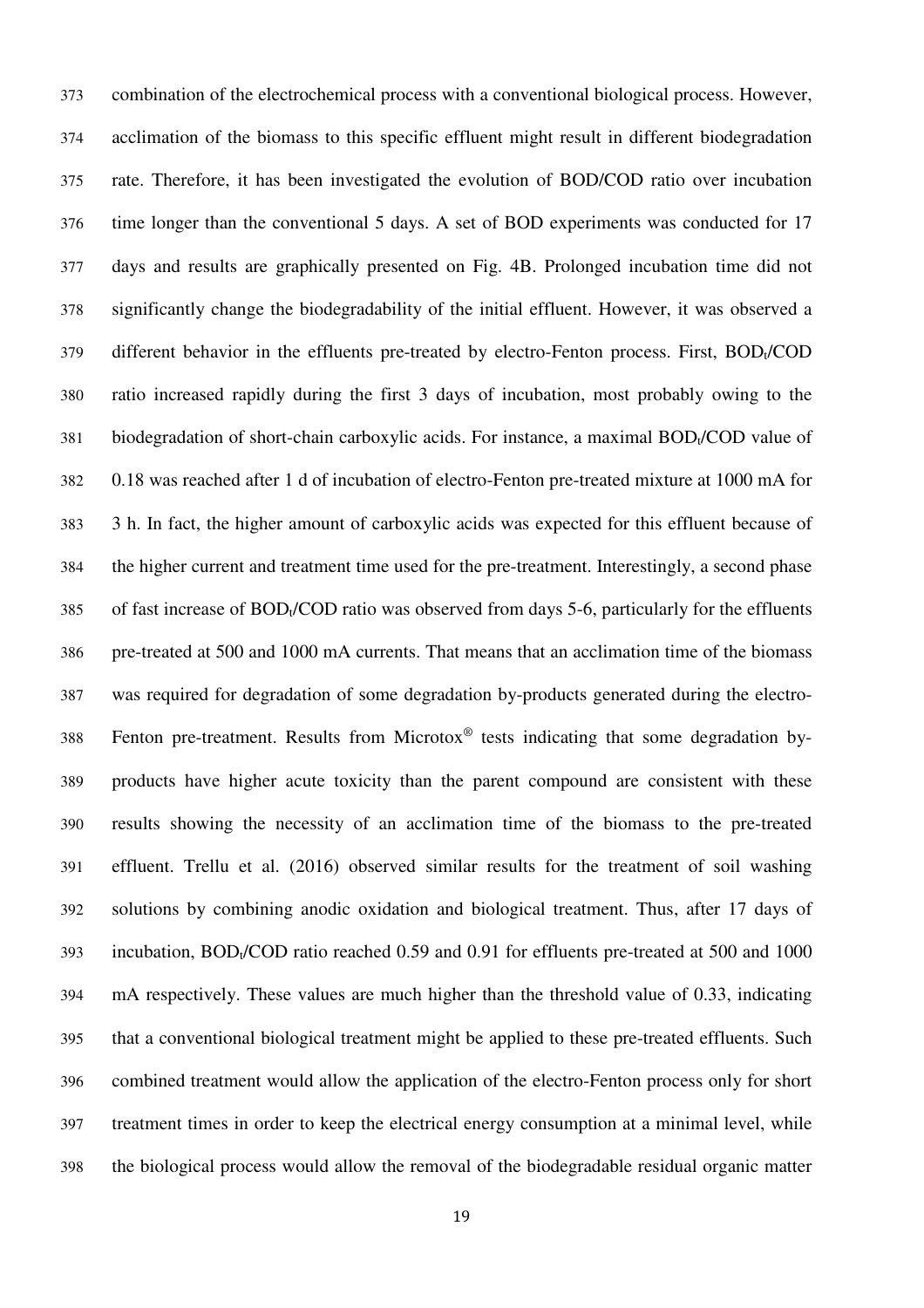in a more cost-effective way than the electro-Fenton process. Acclimation of the biomass to the pre-treated effluent would be a crucial parameter. However, using continuous biological reactors will easily solve this issue. The results obtained also confirm the limited relevance of using the BOD5/COD ratio alone to assess the biodegradability of an effluent. Finally, it can 403 be noticed that NO<sub>3</sub> released from mineralization of organic compounds could also act as 404 electron acceptors in place of  $O_2$  for heterotrophic bacteria degrading organic compounds. 405 Thus, presence of  $NO<sub>3</sub>$  would be also an advantage as it can decrease the aeration cost of the biological treatment.

#### **4. Conclusions**

This study has investigated the potential of the electro-Fenton process for degradation and mineralization of a complex mixture of pharmaceuticals. Degradation/mineralization of 2 of the 13 pharmaceuticals was also comparatively studied in single compound solutions and in 411 the mixture. Optimal  $Fe^{2+}$  concentration and current for degradation of the pharmaceutical mixture were found as 0.2 mM and 400 mA, respectively. However, the mineralization rate was continuously increased when increasing the current without any threshold value owing of the strong contribution of anodic oxidation process with BDD anode. Mineralization of pharmaceuticals was confirmed through monitoring of TOC removal and nitrogen ions 416 released into the solution mainly under the form of  $NO<sub>3</sub>$  and  $NH<sub>4</sub>$ <sup>+</sup>. These results highlight that optimal operating conditions strongly depends on hydroxyl radical scavenging. Such competition phenomena depend on the nature of each specific effluent and should be further study for the different kinds of effluent for which the EF process could be applied.

The energy consumption related to electro-Fenton process is a crucial parameter for cost efficiency of the process. Thus, the possibility to combine this process with a post-biological treatment was investigated through monitoring the evolution of the biodegradability of electro-Fenton pre-treated effluent. Acclimation of the biomass to the pre-treated effluent was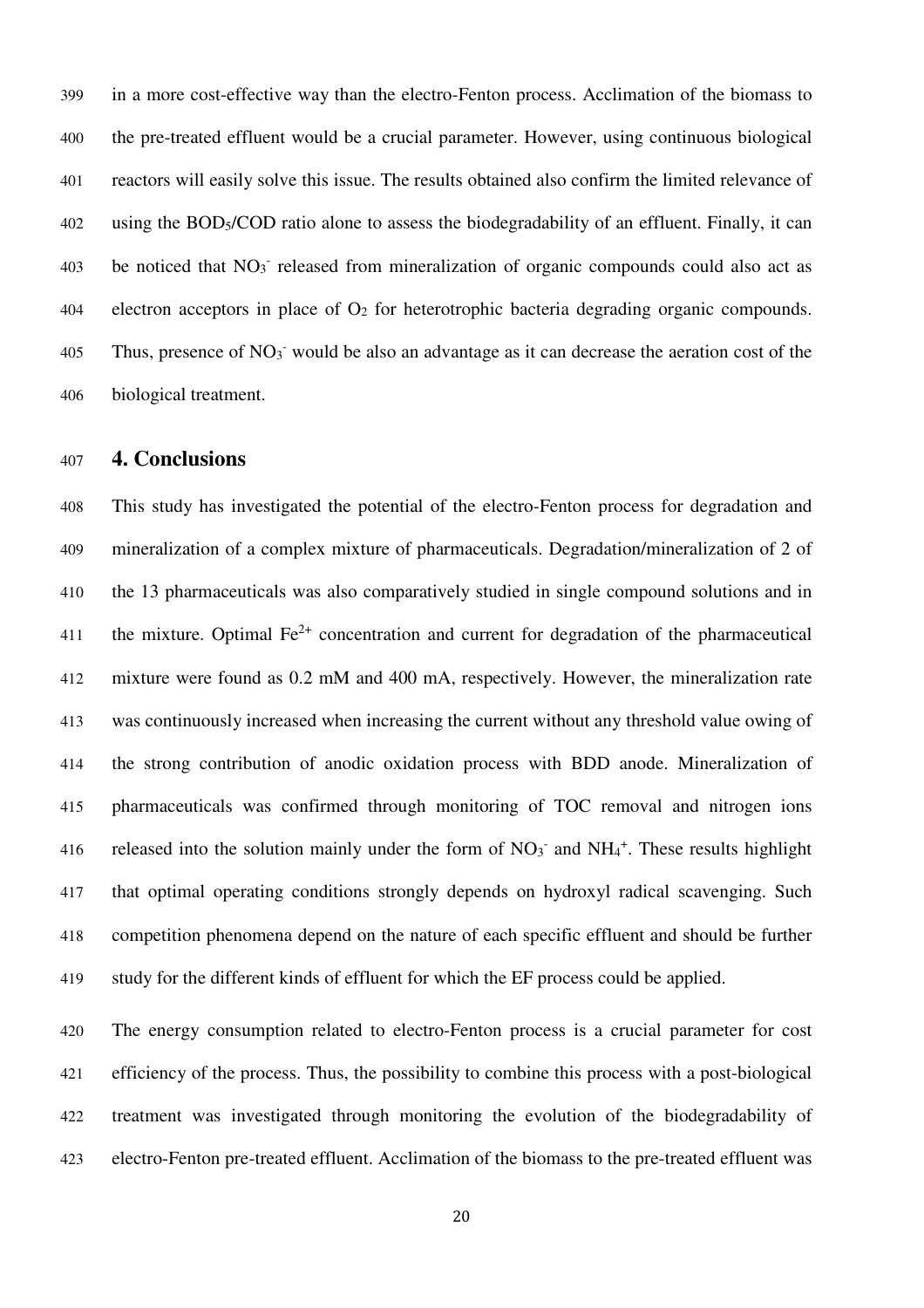observed to be an important parameter since some degradation by-products were observed to have higher acute toxicity than the parent compounds. Short treatment time (3 h maximum) at 500 and 1000 mA were effective operating conditions for increasing sufficiently the biodegradability of the effluent. Therefore, the electro-Fenton process allows the degradation of non-biodegradable pharmaceuticals into more biodegradable compounds that could be removed in a more cost-effective way by a post-biological treatment.

#### **Acknowledgment**

The authors thank the EU for providing financial support through the Erasmus Mundus Joint Doctorate Program ETeCoS3 (Environmental Technologies for Contaminated Solids, Soils and Sediments, grant agreement FPA no. 2010-0009).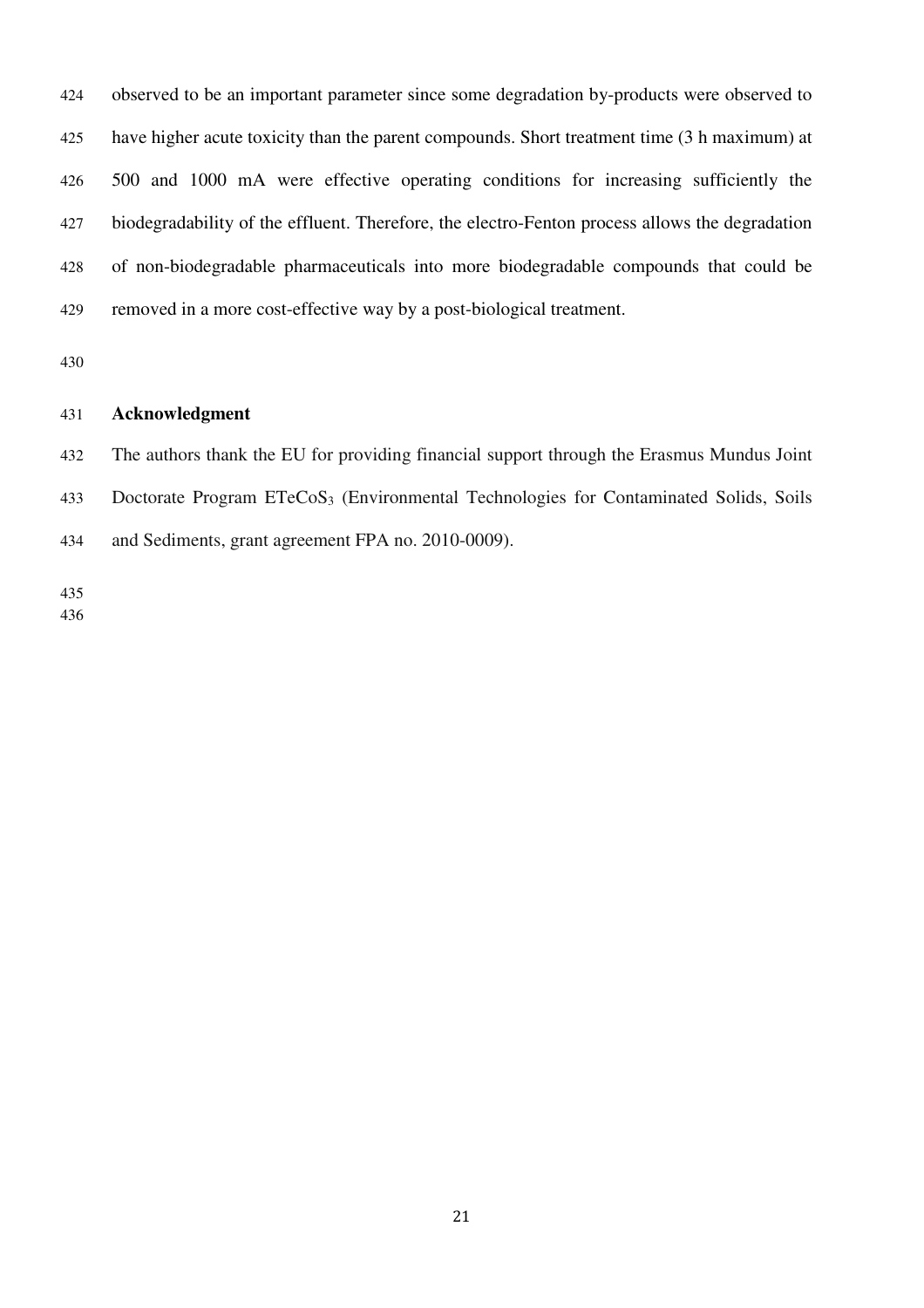#### **References**

- Allen, H.K., Donato, J., Wang, H.H., Cloud-Hansen, K.A., Davies, J., Handelsman, J., 2010. Call of the wild: antibiotic resistance genes in natural environments. Nat. Rev. Microbiol. 8, 251–259. https://doi.org/10.1038/nrmicro2312
- Brillas, E., Martínez-Huitle, C.A., 2015. Decontamination of wastewaters containing synthetic organic dyes by electrochemical methods. An updated review. Appl. Catal. B: Environ.166–167, 603–643. https://doi.org/10.1016/j.apcatb.2014.11.016
- Brillas, E., Sirés, I., Oturan, M.A., 2009. Electro-Fenton process and related electrochemical technologies based on Fenton's reaction chemistry. Chem. Rev. 109, 6570–6631. https://doi.org/10.1021/cr900136g
- Dias, E., Oliveira, M., Jones-Dias, D., Vasconcelos, V., Ferreira, E., Manageiro, V., Caniça, M., 2015. Assessing the antibiotic susceptibility of freshwater Cyanobacteria spp. Front. Microbiol. 6. https://doi.org/10.3389/fmicb.2015.00799
- Diniz, M.S., Salgado, R., Pereira, V.J., Carvalho, G., Oehmen, A., Reis, M.A.M.., Noronha, J.P., 2015. Ecotoxicity of ketoprofen, diclofenac, atenolol and their photolysis byproducts in zebrafish (Danio rerio). Sci. Total Environ. 505, 282–289. https://doi.org/10.1016/j.scitotenv.2014.09.103
- El Kateb, M., Trellu, C., Darwich, A., Rivallin, M., Bechelany, M., Nagarajan, S., Lacour, S., Bellakhal, N., Lesage, G., Héran, M., Cretin, M., 2019. Electrochemical advanced oxidation processes using novel electrode materials for mineralization and biodegradability enhancement of nanofiltration concentrate of landfill leachates. Water Res. 162, 446–455. https://doi.org/10.1016/j.watres.2019.07.005
- Escher, B.I., Baumgartner, R., Koller, M., Treyer, K., Lienert, J., McArdell, C.S., 2011. Environmental toxicology and risk assessment of pharmaceuticals from hospital wastewater. Water Res. 45, 75–92. https://doi.org/10.1016/j.watres.2010.08.019
- Ganiyu, S.O., Oturan, N., Raffy, S., Cretin, M., Causserand, C., Oturan, M.A., 2019. Efficiency of plasma elaborated sub-stoichiometric titanium oxide (Ti4O7) ceramic electrode for advanced electrochemical degradation of paracetamol in different electrolyte media. Separ. Purif. Technol. 208, 142–152. https://doi.org/10.1016/j.seppur.2018.03.076
- Ganzenko, O., Huguenot, D., Hullebusch, E.D. van, Esposito, G., Oturan, M.A., 2014. Electrochemical advanced oxidation and biological processes for wastewater treatment: A review of the combined approaches. Environ. Sci. Pollut. Res. 21, 8493–8524. https://doi.org/10.1007/s11356-014-2770-6
- Ganzenko, O., Oturan, N., Huguenot, D., van Hullebusch, E.D., Esposito, G., Oturan, M.A., 2015. Removal of psychoactive pharmaceutical caffeine from water by electro-Fenton process using BDD anode: Effects of operating parameters on mineralization efficiency. Separ. Purif. Technol. 56, 987-995.
- Ganzenko, O., Oturan, N., Sirés, I., Huguenot, D., van Hullebusch, E.D., Esposito, G., Oturan, M.A.,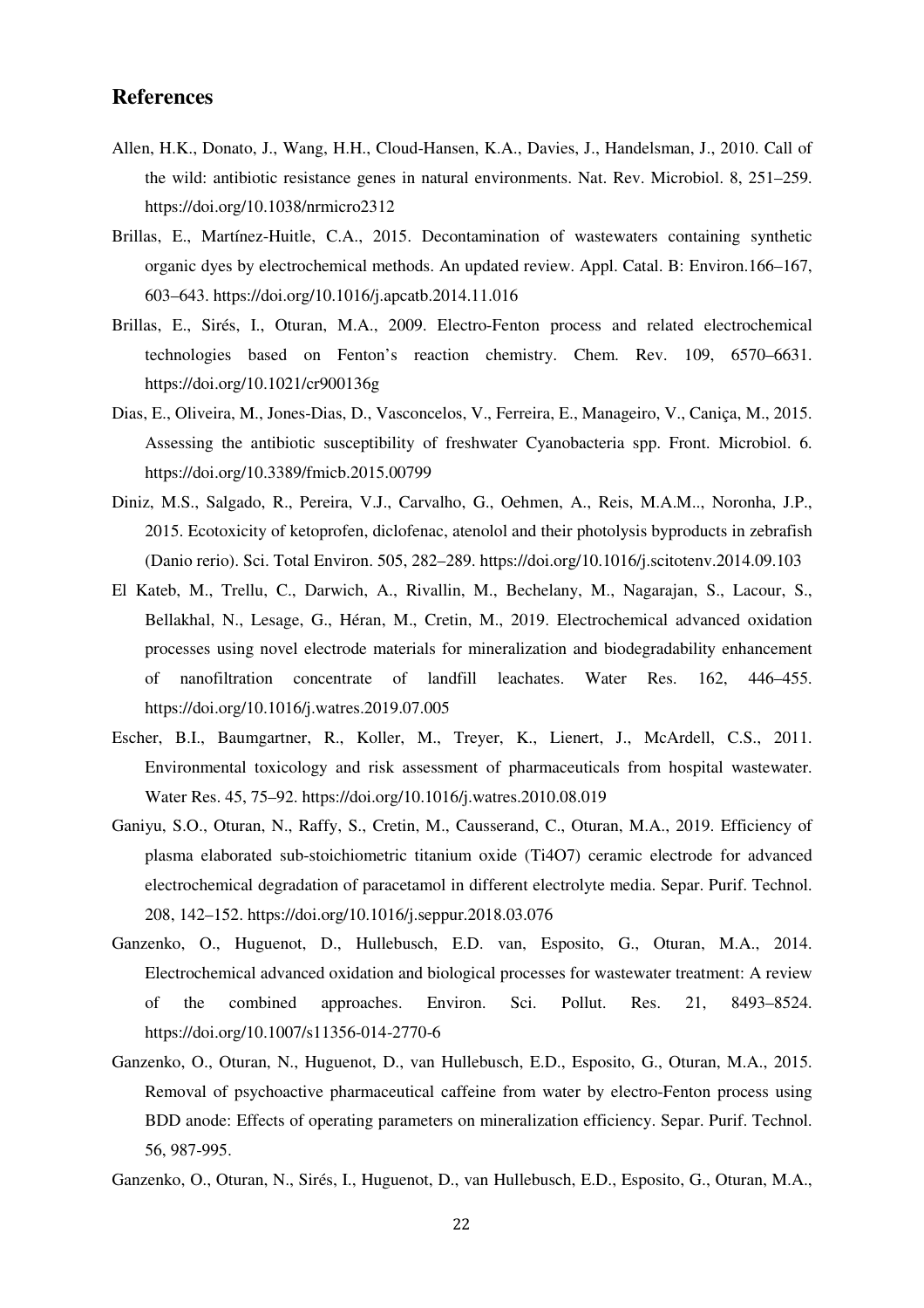2018. Fast and complete removal of the 5-fluorouracil drug from water by electro-Fenton oxidation. Environ. Chem. Lett. 16, 281–286. https://doi.org/10.1007/s10311-017-0659-6

- Garcia-Segura, S., Ocon, J.D., Chong, M.N., 2018. Electrochemical oxidation remediation of real wastewater effluents - A review. Process Safety and Environmental Protection 113, 48-67. https://doi.org/10.1016/j.psep.2017.09.014
- Garcia-Segura, S., Mostafa, E., Baltruschat, E., 2017. Could NOx be released during mineralization of pollutants containing nitrogen by hydroxyl radical? Ascertaining the release of N-volatile species. Appl Catal B: Environ 207, 376-384. https://doi.org/10.1016/j.apcatb.2017.02.046
- Heberer, T., 2002. Occurrence, fate, and removal of pharmaceutical residues in the aquatic environment: a review of recent research data. Toxicol. Lett. 131, 5–17. https://doi.org/10.1016/S0378-4274(02)00041-3
- Kosma, C.I., Lambropoulou, D.A., Albanis, T.A., 2010. Occurrence and removal of PPCPs in municipal and hospital wastewaters in Greece. J. Hazard. Mater. 179, 804–817. https://doi.org/10.1016/j.jhazmat.2010.03.075
- Kovács, R., Csenki, Z., Bakos, K., Urbányi, B., Horváth, Á., Garaj-Vrhovac, V., Gajski, G., Gerić, M., Negreira, N., López de Alda, M., Barceló, D., Heath, E., Kosjek, T., Žegura, B., Novak, M., Zajc, I., Baebler, Š., Rotter, A., Ramšak, Ž., Filipič, M., 2015. Assessment of toxicity and genotoxicity of low doses of 5-fluorouracil in zebrafish (Danio rerio) two-generation study. Water Res. 77, 201–212. https://doi.org/10.1016/j.watres.2015.03.025
- Kumar Gupta, Sudhir, Hung, Y.-T., Kumar Gupta, Sunil, 2005. Treatment of pharmaceutical wastes, in: Waste Treatment in the Process Industries. pp. 167–233.
- Le, T.X.H., Nguyen, T.V., Amadou Yacouba, Z., Zoungrana, L., Avril, F., Nguyen, D.L., Petit, E., Mendret, J., Bonniol, V., Bechelany, M., Lacour, S., Lesage, G., Cretin, M., 2017. Correlation between degradation pathway and toxicity of acetaminophen and its by-products by using the electro-Fenton process in aqueous media. Chemosphere 172, 1–9. https://doi.org/10.1016/j.chemosphere.2016.12.060
- Martínez, J.L., 2008. Antibiotics and antibiotic resistance genes in natural environments. Science 321, 365–367. https://doi.org/10.1126/science.1159483
- Martínez-Huitle, C.A., Rodrigo, M.A., Sirés, I., Scialdone, O., 2015. Single and coupled electrochemical processes and reactors for the abatement of organic water pollutants: A critical review. Chem. Rev. 115, 13362–13407. https://doi.org/10.1021/acs.chemrev.5b00361
- Mendoza, A., Aceña, J., Pérez, S., López de Alda, M., Barceló, D., Gil, A., Valcárcel, Y., 2015. Pharmaceuticals and iodinated contrast media in a hospital wastewater: A case study to analyse their presence and characterise their environmental risk and hazard. Environ. Res. 140, 225–241. https://doi.org/10.1016/j.envres.2015.04.003
- Monteil, H., Péchaud, Y., Oturan, N., Oturan, M.A., 2019. A review on efficiency and cost effectiveness of electro- and bio-electro-Fenton processes: Application to the treatment of pharmaceutical pollutants in water. Chem. Eng. J. 376, 119577.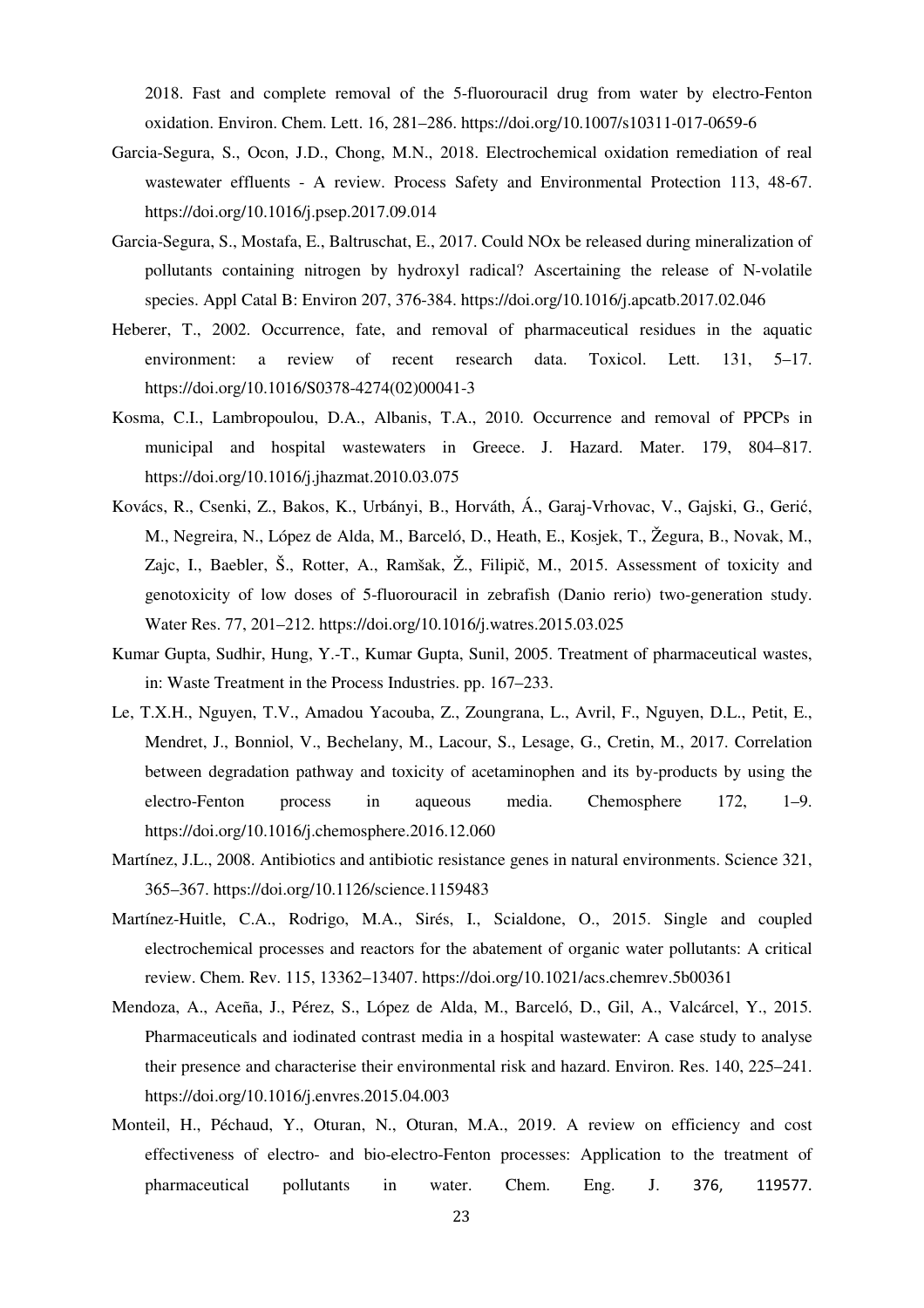https://doi.org/10.1016/j.cej.2018.07.179

- Mousset, E., Oturan, N., Oturan, M.A.,2018. An unprecedented route of •OH radical reactivity: ipsosubstitution with perhalogenocarbon compounds. Appl. Catal. B: Environ. 226, 135-156. https://doi.org/10.1016/j.apcatb.2017.12.028
- Mousset, E., Pechaud, Y., Oturan, N., Oturan, M.A., 2019. Charge transfer/mass transport competition in advanced hybrid electrocatalytic wastewater treatment: Development of a new current efficiency relation. Appl. Catal. B: Enviro. 240, 102–111. https://doi.org/10.1016/j.apcatb.2018.08.055
- Mousset, E., Pontvianne, S., Pons, M.-N., 2018. Fate of inorganic nitrogen species under homogeneous Fenton combined with electro-oxidation/reduction treatments in synthetic solutions and reclaimed municipal wastewater. Chemosphere 201, 6–12. https://doi.org/10.1016/j.chemosphere.2018.02.142
- Nidheesh, P.V., Gandhimathi, R., Velmathi, S., Sanjini, N.S., 2014. Magnetite as a heterogeneous electro Fenton catalyst for the removal of Rhodamine B from aqueous solution. RSC Adv. 4, 5698–5708. https://doi.org/10.1039/C3RA46969G
- Nidheesh, P. V., Divyapriya, G., Oturan, N., Trellu, C., & Oturan, M. A., 2019. Environmental applications of boron‐doped diamond electrodes: 1. Applications in water and wastewater treatment. ChemElectrochem, 6(8), 2124-2142. https://doi.org/10.1002/celc.201801876
- Olvera-Vargas, H., Cocerva, T., Oturan, N., Buisson, D., Oturan, M.A., 2016a. Bioelectro-Fenton: A sustainable integrated process for removal of organic pollutants from water: Application to mineralization of metoprolol. J. Hazard. Mater. 319, 13–23 https://doi.org/10.1016/j.jhazmat.2015.12.010
- Olvera-Vargas, H., Leroy, S., Rivard, M., Oturan, N., Oturan M.A., Buisson D., 2016b. Microbial biotransformation of furosemide for environmental risk assessment: identification of metabolites and toxicological evaluation. Environ. Sci. Pollut. Res. 23 (2016) 22691-22700.
- Oturan, M.A., 2014. Electrochemical advanced oxidation technologies for removal of organic pollutants from water. Environ. Sci. Pollut. Res. 21, 8333–8335. https://doi.org/10.1007/s11356- 014-2841-8
- Oturan, M.A., Peiroten, J., Chartrin, P., Acher, A.J., 2000. Complete destruction of p-nitrophenol in aqueous medium by electro-Fenton method. Environ. Sci. Technol. 34, 3474–3479. https://doi.org/10.1021/es990901b
- Oturan, N., Wu, J., Zhang, H., Sharma, V.K., Oturan, M.A., 2013. Electrocatalytic destruction of the antibiotic tetracycline in aqueous medium by electrochemical advanced oxidation processes: Effect of electrode materials. Appl. Catal. B: Environ. 140–141, 92–97. https://doi.org/10.1016/j.apcatb.2013.03.035
- Özcan, A., Şahin, Y., Koparal, A.S., Oturan, M.A., 2008. Degradation of picloram by the electro-Fenton process. J. Hazard. Mater. 153, 718–727. https://doi.org/10.1016/j.jhazmat.2007.09.015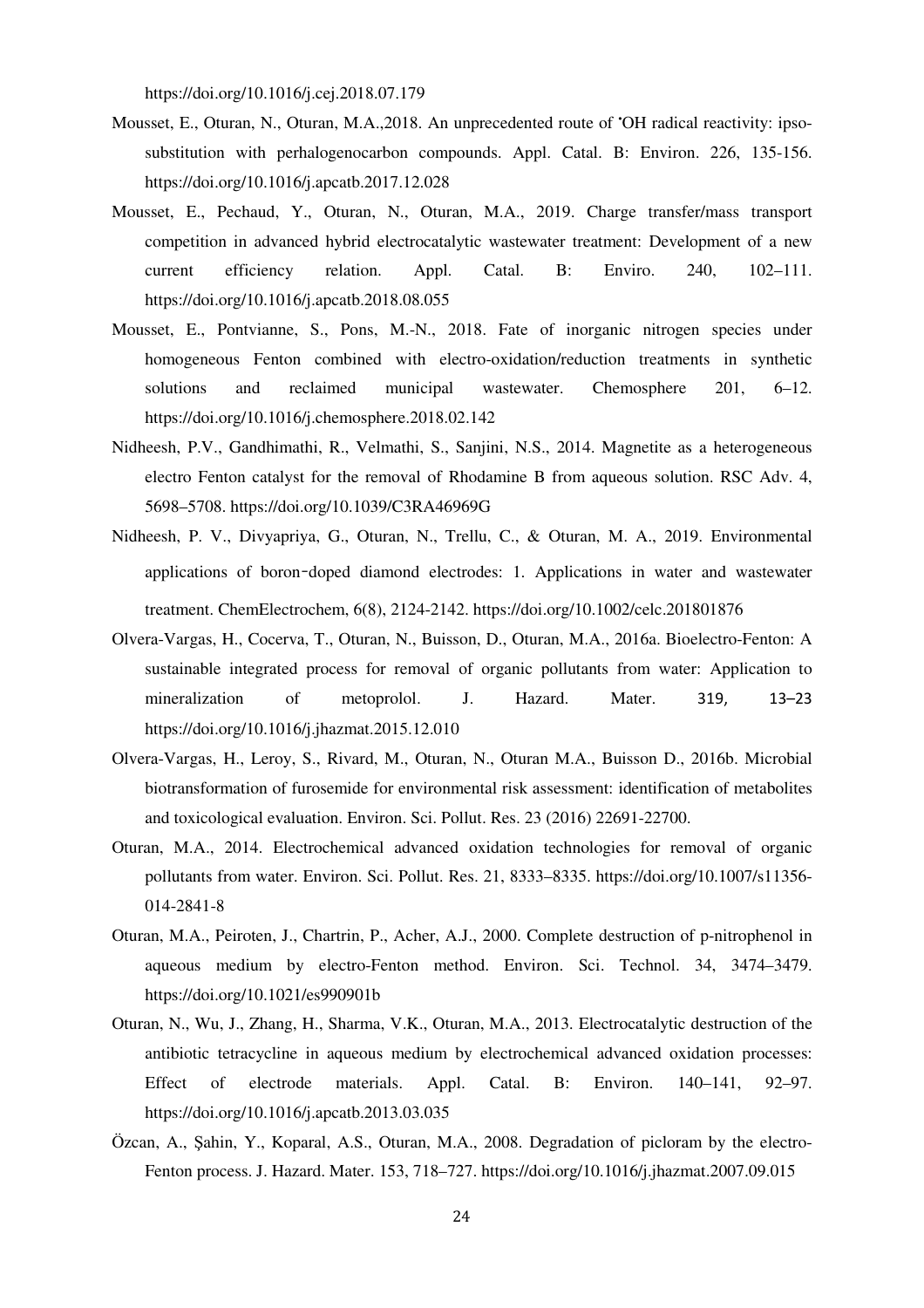- Panizza, M., Cerisola, G., 2009. Direct and mediated anodic oxidation of organic pollutants. Chem. Rev. 109, 6541–6569. https://doi.org/10.1021/cr9001319
- Pignatello, J.J., Oliveros, E., MacKay, A., 2006. Advanced oxidation processes for organic contaminant destruction based on the Fenton reaction and related chemistry. Crit. Rev. Environ. Sci. Technol. 36, 1–84. https://doi.org/10.1080/10643380500326564
- Radjenović, J., Petrović, M., Barceló, D., 2009. Fate and distribution of pharmaceuticals in wastewater and sewage sludge of the conventional activated sludge (CAS) and advanced membrane bioreactor (MBR) treatment. Water Res. 43, 831–841. https://doi.org/10.1016/j.watres.2008.11.043
- Rodier, J., Legube, B., Merlet, N., 2009. Analyse de l'eau, 9e edition, Dunod, Paris.
- Rodrigo, M.A., Cañizares, P., Sánchez-Carretero, A., Sáez, C., 2010. Use of conductive-diamond electrochemical oxidation for wastewater treatment. Catal. Today. 151, 173–177. https://doi.org/10.1016/j.cattod.2010.01.058
- Salazar, C., Ridruejo, C., Brillas, E., Yáñez, J., Mansilla, H.D., Sirés, I., 2017. Abatement of the fluorinated antidepressant fluoxetine (Prozac) and its reaction by-products by electrochemical advanced methods. Appl. Catal. B: Environ. 203, 189–198. https://doi.org/10.1016/j.apcatb.2016.10.026
- Sim, W.-J., Lee, J.-W., Lee, E.-S., Shin, S.-K., Hwang, S.-R., Oh, J.-E., 2011. Occurrence and distribution of pharmaceuticals in wastewater from households, livestock farms, hospitals and pharmaceutical manufactures. Chemosphere 82, 179–186. https://doi.org/10.1016/j.chemosphere.2010.10.026
- Sirés, I., Oturan, N., Oturan, M.A., Rodríguez, R.M., Garrido, J.A., Brillas, E., 2007. Electro-Fenton degradation of antimicrobials triclosan and triclocarban. Electrochim. Acta 52, 5493–5503. https://doi.org/10.1016/j.electacta.2007.03.011
- Thomas, K.V., Dye, C., Schlabach, M., Langford, K.H., 2007. Source to sink tracking of selected human pharmaceuticals from two Oslo city hospitals and a wastewater treatment works. J. Environ. Monit. 9, 1410–1418. https://doi.org/10.1039/b709745j
- Trellu, C., Ganzenko, O., Papirio, S., Pechaud, Y., Oturan, N., Huguenot, D., van Hullebusch, E.D., Esposito, G., Oturan, M.A., 2016. Combination of anodic oxidation and biological treatment for the removal of phenanthrene and Tween 80 from soil washing solution. Chem. Eng. J. 306, 588– 596. https://doi.org/10.1016/j.cej.2016.07.108
- Urtiaga, A.M., Pérez, G., Ibáñez, R., Ortiz, I., 2013. Removal of pharmaceuticals from a WWTP secondary effluent by ultrafiltration/reverse osmosis followed by electrochemical oxidation of the RO concentrate. Desalination 331, 26–34. https://doi.org/10.1016/j.desal.2013.10.010
- Verlicchi, P., Al Aukidy, M., Galletti, A., Petrovic, M., Barceló, D., 2012. Hospital effluent: Investigation of the concentrations and distribution of pharmaceuticals and environmental risk assessment. Sci. Total Environ. 430, 109–118. https://doi.org/10.1016/j.scitotenv.2012.04.055

Verlicchi, P., Galletti, A., Petrovic, M., Barceló, D., 2010. Hospital effluents as a source of emerging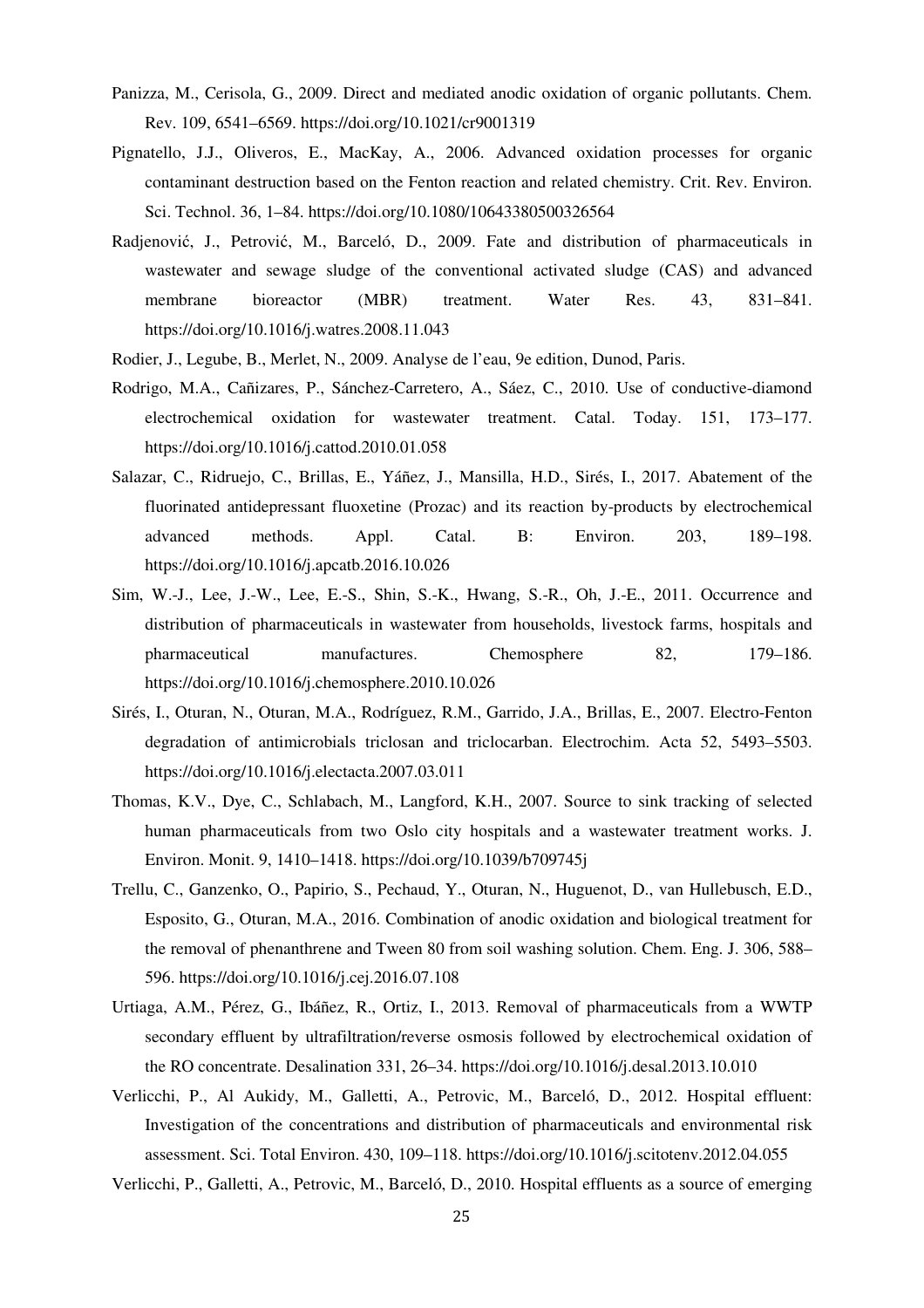pollutants: An overview of micropollutants and sustainable treatment options. J..Hydrol. 389, 416–428. https://doi.org/10.1016/j.jhydrol.2010.06.005

- Yang, W., Zhou, M.H., Oturan, N., Lia, Y., Oturan, M.A., 2019. Electrocatalytic destruction of pharmaceutical imatinib by electro-Fenton process with graphene-based cathode*.* Electrochim. Acta 305, 285-294. https://doi.org/10.1016/j.electacta.2019.03.067
- Yang, W., Oturan, N., Raffy, S., Zhou, M.H., Oturan, M.A., 2020. Electrocatalytic generation of homogeneous and heterogeneous hydroxyl radicals for cold mineralization of anti-cancer drug Imatinib. Chem. Eng. J 383, 123155. https://doi.org/10.1016/j.cej.2019.123155
- Załęska-Radziwiłł, M., Affek, K., Rybak, J., 2014. Ecotoxicity of chosen pharmaceuticals in relation to micro-organisms–risk assessment. Desalination Water Treat. 52, 3908–3917. https://doi.org/10.1080/19443994.2014.887503
- Zivna, D., Sehonova, P., Plhalova, L., Marsalek, P., Blahova, J., Prokes, M., Divisova, L., Stancova, V., Dobsikova, R., Tichy, F., Siroka, Z., Svobodova, Z., 2015. Effect of salicylic acid on early life stages of common carp (Cyprinus carpio). Environ. Toxicol. Pharmacol. 40, 319–325. https://doi.org/10.1016/j.etap.2015.06.018